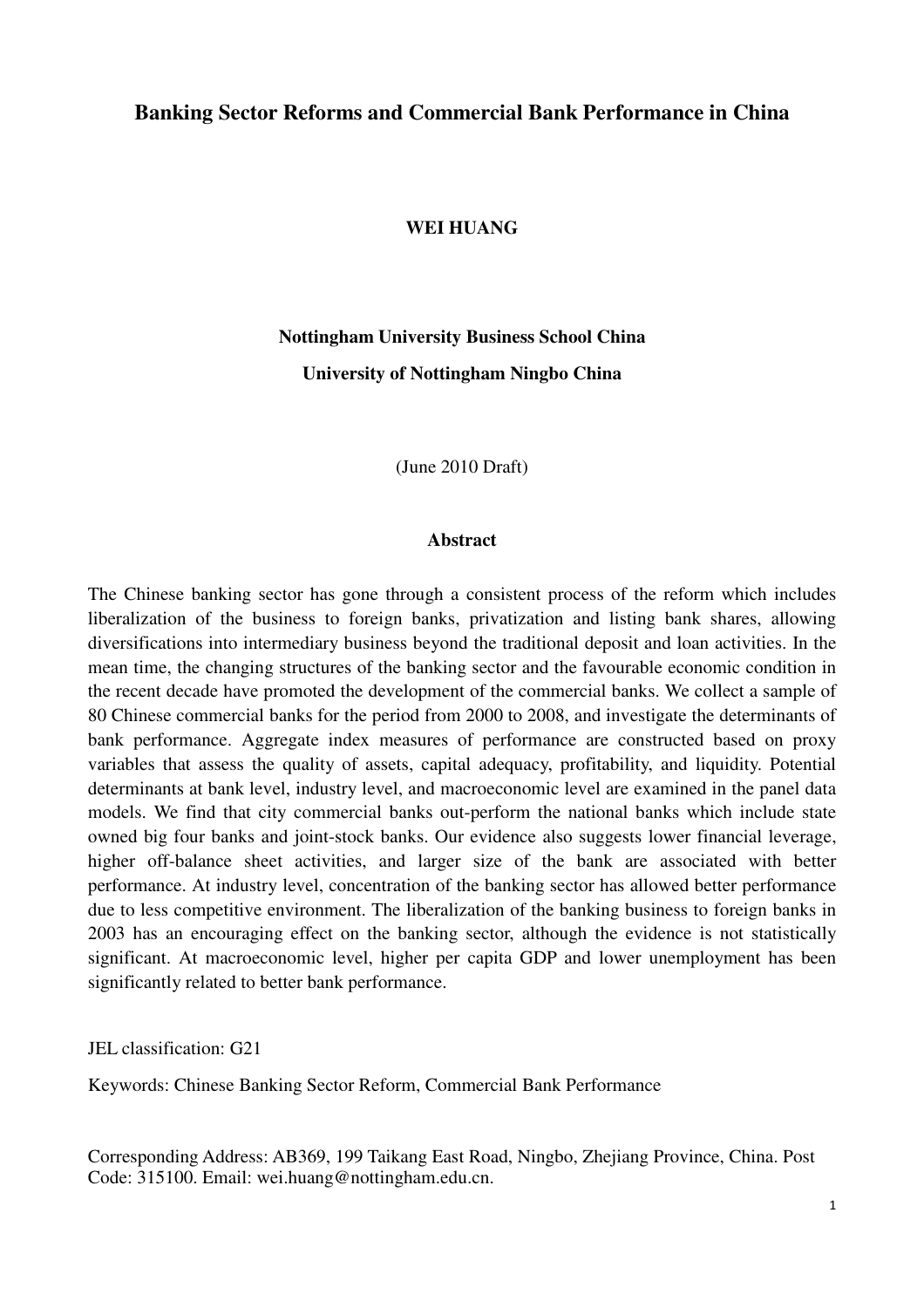# **1. Introduction**

Within the context of the economy transition, the Chinese government has embarked on a series of financial reform programs since 1979. The program initially focused on institutional reforms to the banking system in the 1980s. The system moved from a mono-bank system, with the People's Bank of China (PBC) functioning as a commercial bank, supervisor and government treasury, to a two-tier system when the four state-owned specialized banks were established (Cousin, 2007; Shirai, 2002). PBC retains as a central bank, while the commercial operation was split into four specialized banks: the Industrial and Commercial Bank of China (ICBC), the China Construction Bank (CCB), Bank of China (BOC) and the Agricultural Bank of China (ABC), so-called "Big Four". The second reform wave started from 1994, which entailed a progressive move of commercializing the Big Four by separating commercial lending and policy lending and establishing three policy banks to take over the function of policy lending (Brean, 2007; Coursin, 2007; Shirai, 2002; Yao et al, 2007) . The Commercial Bank Law, enacted in 1995, also recognized the status of state-owned specialized banks as commercial banks and defined the business scope for commercial banks (Brean, 2007; Cousin, 2007; Zhong, 2007). After the Asian financial crisis in 1997, further reform was taken on state-owned banks, including issuing a 10 year bond for capital injection (García-Herreroa, Gaviláb & Santabárbara, 2009), establishing four asset management companies (AMCs) to transfer NPLs from the Big Four respectively at face value (Cousin, 2007; García-Herreroa, Gaviláb & Santabárbara, 2009; Yao et al, 2007), and promulgating prudential accounting principles and a loan classification system (Liu, Wu & Liu, 2006). Apart from the reform of the big four, non-state joint-stock banks and about 90 city commercial banks were allowed to establish to compete with SOCBs (Yao et al, 2007).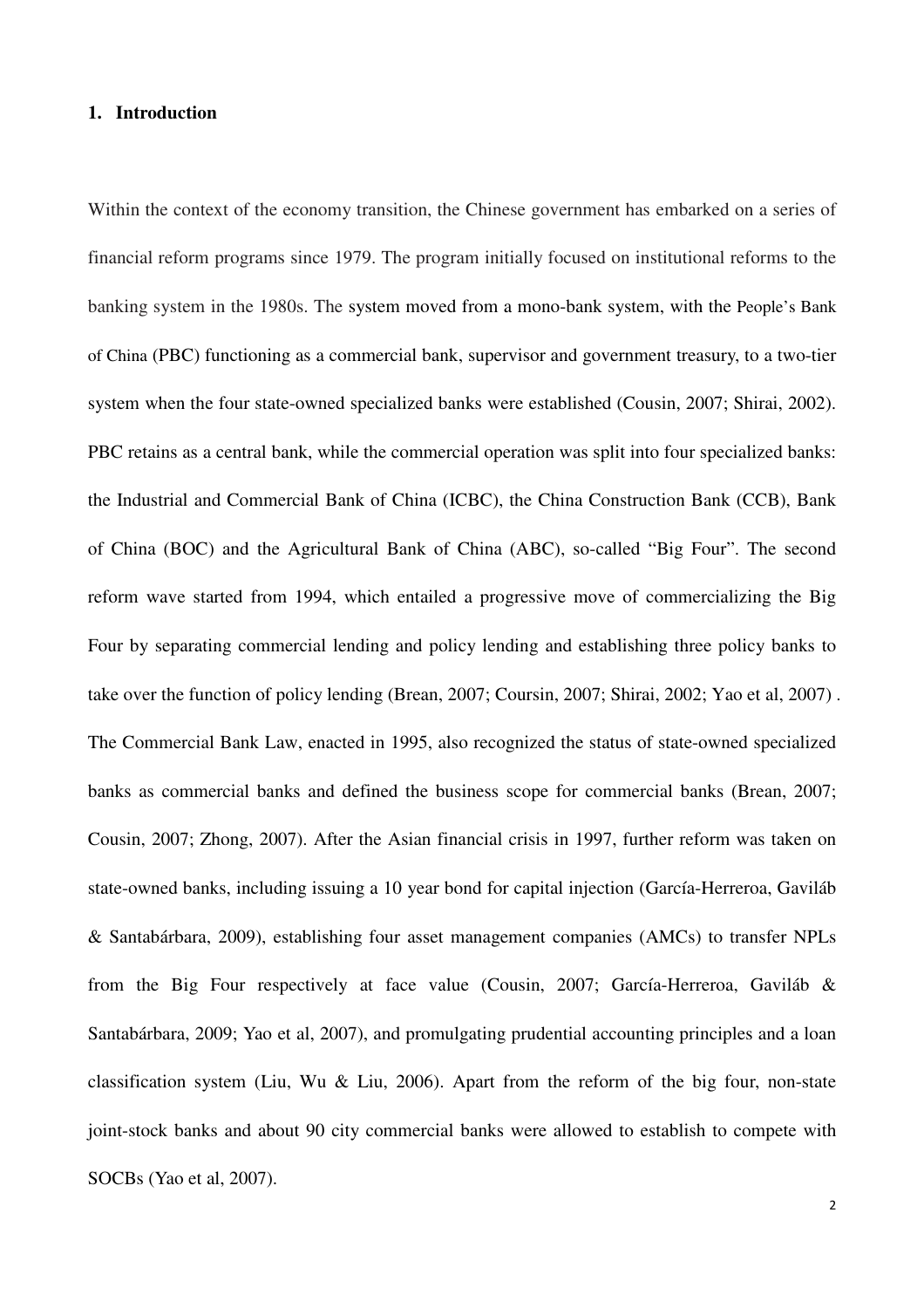In 2001, the WTO entry of China heralded the third stage of reform in China's banking sector. As part of its WTO accession agreement the Chinese government committed to extending national treatment to foreign banks by the end of 2006 (Laurenceson & Zhao, 2008). "Share-holding reform" has been initiated in commercial banks since 2003, which mainly refers to financial restructuring, reform of corporate governance and public listing of bank shares on stock markets both at home and abroad (Brean, 2007). First, the unprecedented financial restructuring has been conducted through capital injections and the stripping of NPLs. Second, restructuring was also accomplished in a bail-out of NPLs. In this wave, auctions have been used to transfer NPLs so that only the highest bidding asset management companies. As a part of share-holding reform, greater foreign equity participation has been introduced in Chinese banks (Berger et al, 2006; Brean, 2007; Pogson, 2007; Podpiera, 2006).

While the Chinese banks were opening their ownership to foreign participants, they were also taking initiatives to offer their shares to both domestic and overseas exchanges. Public listing of bank shares on stock exchanges is expected to impose the constructive influences on a bank's corporate governance, management and performance. Brean (2007) explains that the regulatory requirements imposed by stock exchanges set (usually high) minimum standards for capital adequacy, current performance, reporting and transparency. In addition, publicly listed banks are subject to exchange-set standards for the structure of corporate governance. Although two national joint-stocks (Shenzhen Development Bank and Pudong Development Bank) listed some of their shares from as early as 1991, the majority took place in the new century, when listing was extended to include state-owned and city commercial banks. In 2005, CCB issued IPO and raised US\$8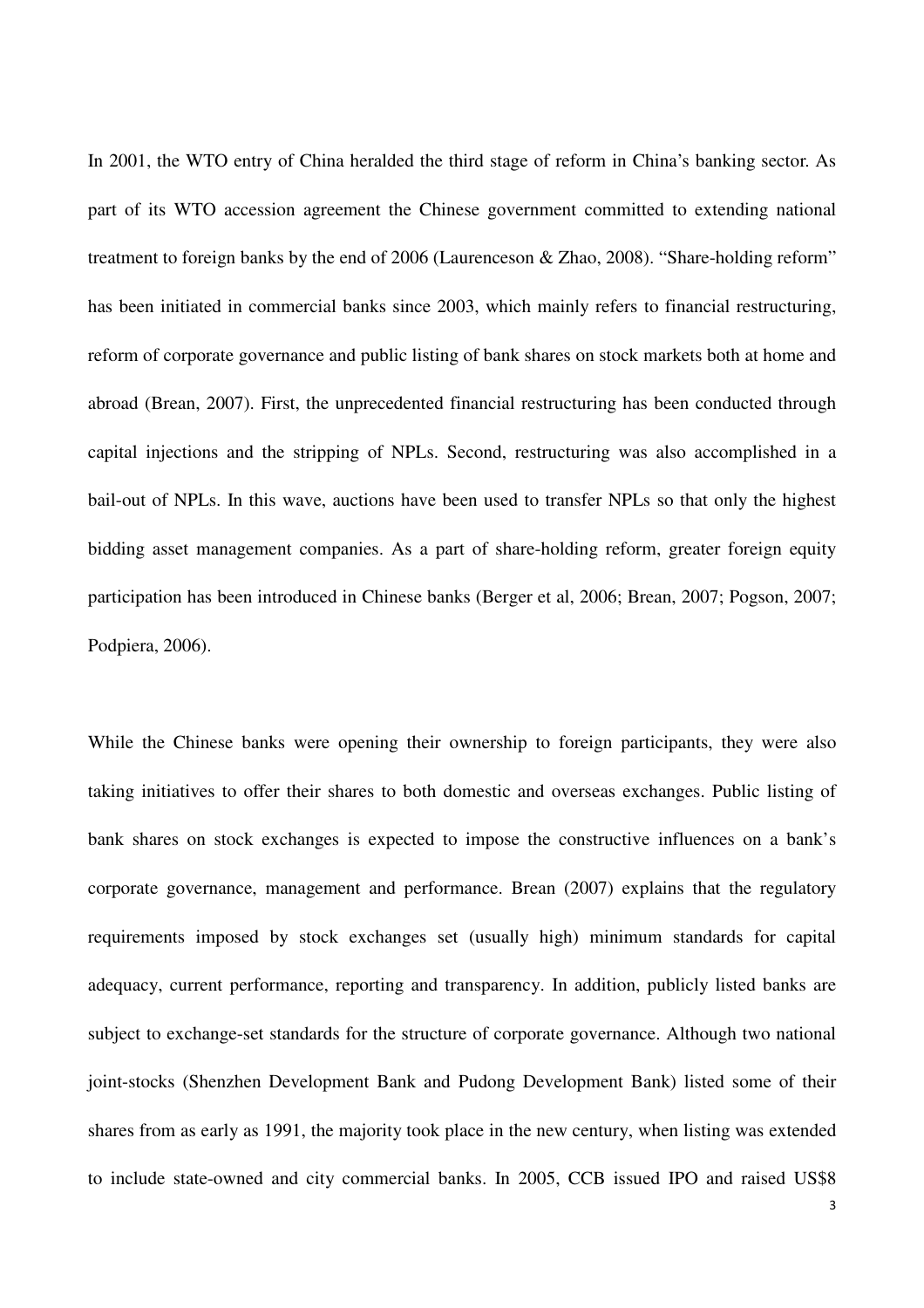billion on the Hong Kong Stock Exchange. It was followed by BOC's largest IPO issue (US\$9.7 billion) on the Hong Kong Exchange as well as ICBC's mega-listing on both Hong Kong and Shanghai stock exchange (Brean, 2007; Pogson, 2007). In the wake of the mega-floats, seven JSCBs and three leading CCBs also have accomplished their listing objective by the end of 2007. However, the state maintains the dominance as an absolute controlling shareholder.

In the mean time, a consistent process of the reform coupled with the ownership changes also took place after China's WTO entry, particularly the liberalization of the business to foreign banks, and allowing diversifications into intermediary business beyond the traditional deposit and loan activities. The changing ownership nature and structures of the banking sector and the favourable economic condition in the recent decade have promoted the development of the commercial banks. We collect a sample of 80 Chinese commercial banks for the period from 2000 to 2008, and investigate the determinants of bank performance. Aggregate index measures of performance are constructed based on proxy variables that assess the quality of assets, capital adequacy, operating profitability, and liquidity. Potential determinants at bank level, industry level, and macroeconomic level are examined in the panel data models. This paper emphasizes these factors that are results of the banking sector reform and liberalization, contributes to the literature in a number of ways. The sample coverage of commercial banks in this paper is beyond what is used in the prior research. The scope of the analysis and the measurement of performance is both objective that base on the inner-structure of the individual variables and subjective that based on the framework popular in practical bank management. Such a perspective ensures that the empirical implications are valid for quantitative observations, as well as policy making and evaluation.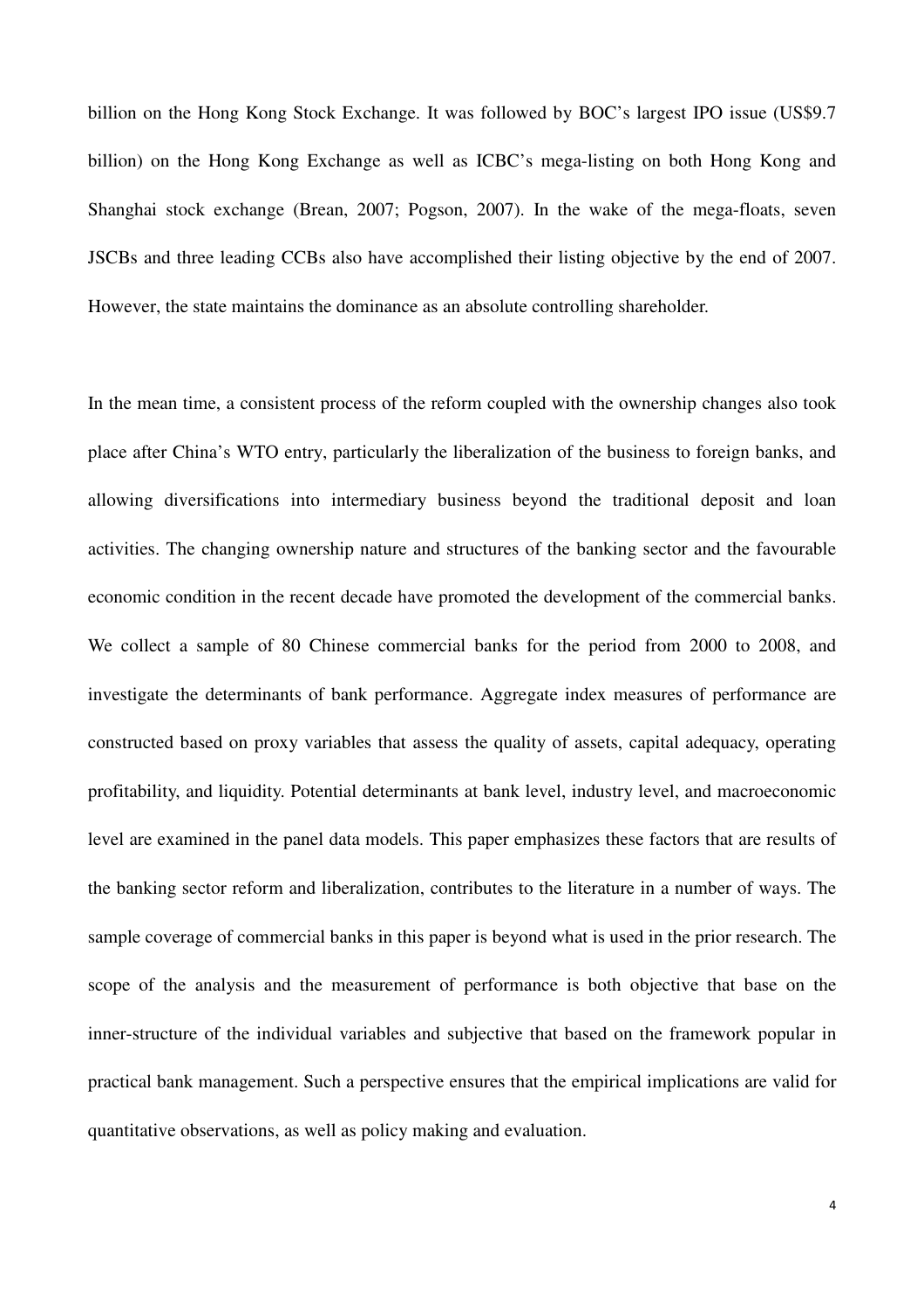We find that city commercial banks out-perform the national banks which include state owned big four banks and joint-stock banks. Our evidence also suggests lower financial leverage, higher off-balance sheet activities, and larger size of the bank are associated with better performance. At industry level, concentration of the banking sector has allowed better performance due to less competitive environment. The liberalization of the banking business to foreign banks in 2003 has an encouraging effect on the banking sector, although the evidence is not statistically significant. At macroeconomic level, higher per capita GDP and lower unemployment has been significantly related to better bank performance.

The remainder of this paper is organized as follows: Section 2 reviews the related literature. Section 3 discusses the measurement of commercial bank performance. Section 4 present potential determinants of bank performance. Section 5 describes the sample data and model specifications. Empirical findings are presented in Section 6. Section 7 concludes the paper.

## **2. Literature Review**

According to Heffernan and Fu (2008), two separate approaches were commonly used to assess bank performance in the previous literature. The first one aims to estimate profit and cost X-efficiency frontiers such as data envelop analysis (DEA) or stochastic frontier analysis (SFA). Grigorian & Manole (2002) estimate indicators of commercial bank efficiency by applying DEA to bank-level data from a wide range of transition countries during 1990s. The positive effects of capitalization and market concentration on DEA indicators suggest that banking sectors with fewer large, well-capitalized banks are more likely to generate better efficiency. However, they indicate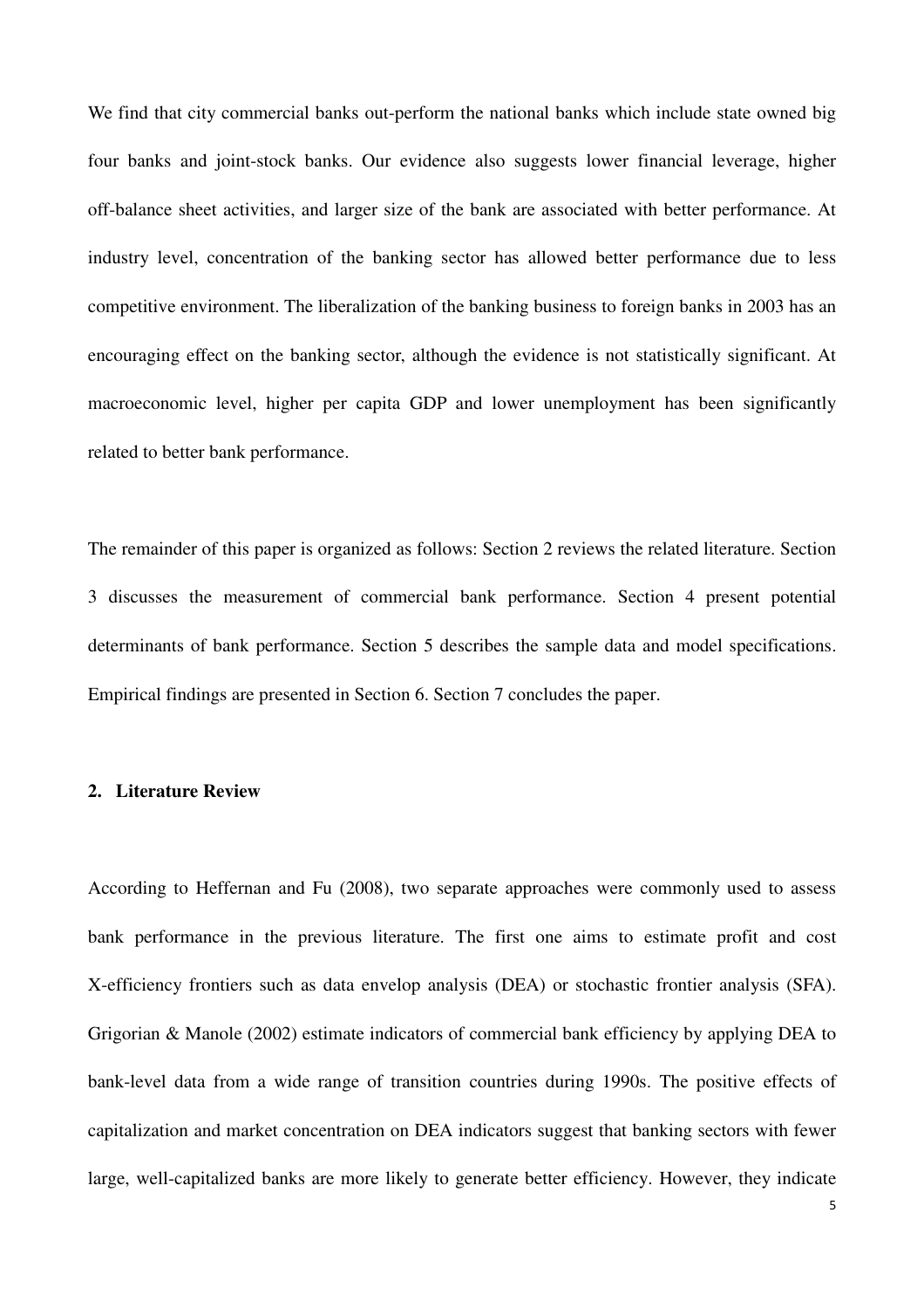that privatization of banks, beyond those involving a transfer of controlling share to foreign owners, does not results in statistically significant improvements in efficiency. Bonin, Wachtel & Hasan (2004) apply SFA to investigate the effect of ownership, especially majority foreign ownership, on bank performance in eleven European transition economies over 1996-2000. One of the outcomes shows that state-owned banks make fewer loans, collect fewer deposits, and have higher non-interest expenditures than banks with majority foreign ownership. Bayraktar and Yan (2004) also study the relationship between the efficiency of domestic banks and foreign bank entry in reform process with the emphasis on the banking sector of 30 countries for the period of 1995-2002. The results indicate that in the countries where their stock markets are liberalized at first, efficiency gains from foreign bank entry, in terms of lower profit and costs, are the highest. For the countries which liberalized their capital account first, the relationship between the performance indicators and the foreign bank share is weakest.

Another strand of the literature considers profitability as the key indicator of performance and investigates the determinants of banks' profit variables such as return on asset (ROA), return on equity (ROE) and net interest margin (NIM). With regard to emerging markets, Athanasoglou, Brissimis & Delis (2005) investigate effects of bank-specific, industry-related and macroeconomic variables on bank profitability by applying a GMM technique to a panel of Greek banks that covers the period 1985-2001. All bank-specific determinants such as capital, labour productivity growth and operating expense, affect bank profitability significantly. However, the estimated effect of size does not provide evidence of economies of scale in banking. Likewise, the ownership status of the banks is insignificant in explaining profitability, denoting that private banks do not in general make relatively higher profits. Also, effect of industry concentration on bank profitability was found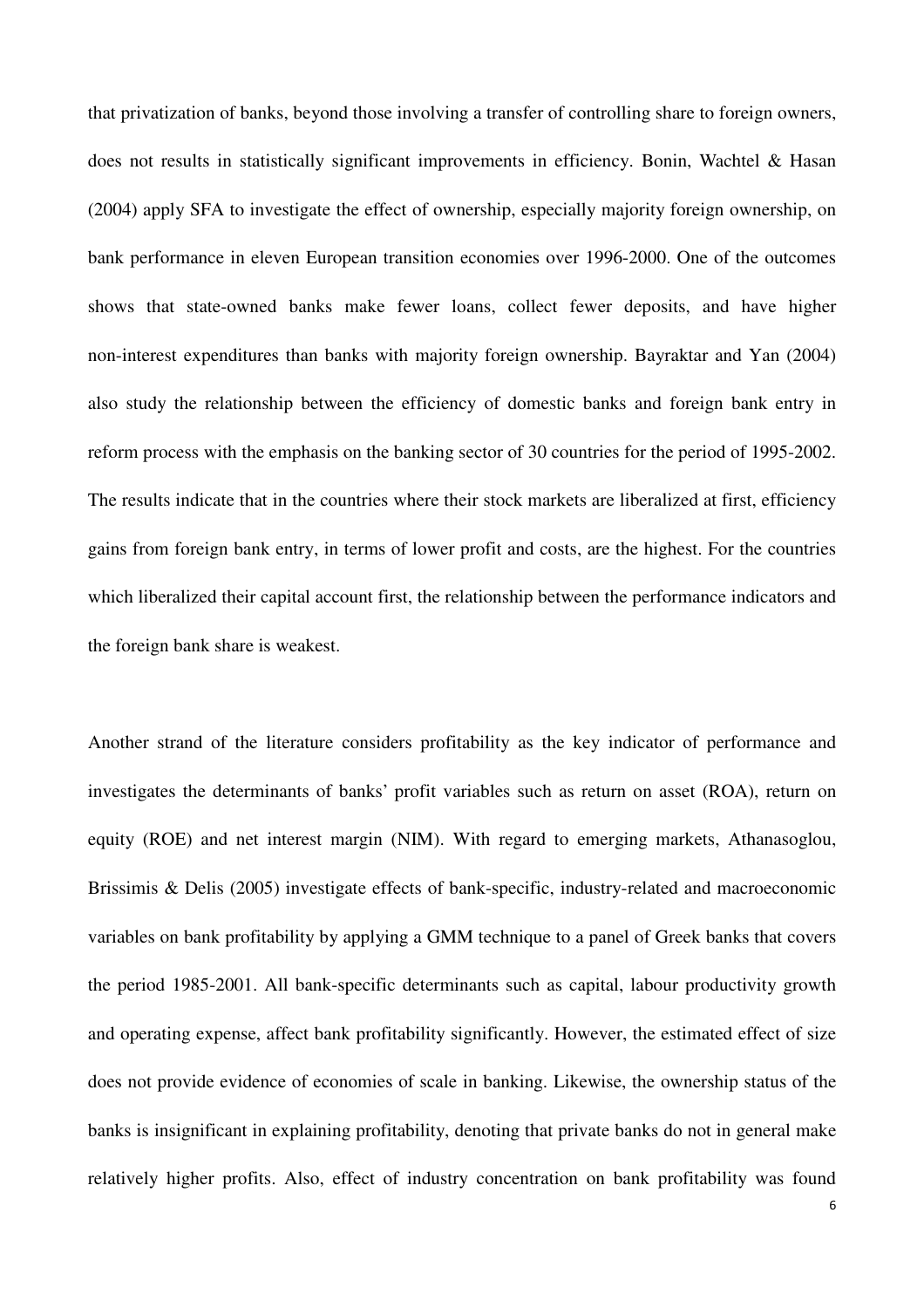insignificant. Chirwa (2003) identifies a significantly positive long-term relationship between concentration and performance by looking at Malawi banks during 1970-1984. Naceur and Goaied (2005) study the determinants of commercial bank interest margin and profitability in Tunisia for the periods 1980-2000. The expected determinants include individual bank characteristics (including overhead, equity capital ratio, loan to total asset ratio, non-interest activities and size), macroeconomic indicators (GDP and inflation), and financial structure factors (banking sector size, stock market size and bank concentration). The positively influential determinants were found be capital amount, the inflation, and development of stock market.

Athanasoglou, Delis and Staikouras (2006) examine both internal and external determinants of bank profitability of the south-eastern European banking industry over the period 1998-2002. Their findings show that with the exception of liquidity, all bank-specific determinants (including loan quality, capital, operating expense, bank size and foreign ownership) significantly affect bank profitability. Especially, the effect of concentration is positive. Nevertheless, a positive relationship between banking reform and profitability was not identified. Furthermore, Beckmann (2007) particularly analyses structural and cyclical determinants of banking profitability in 16 Western European countries over the period 1979-2003. Financial structure, higher diversification of bank income sources and business cycle effects display substantial impacts on bank profits.

With respect to the studies on commercial banks in China, Berger, Hasan & Zhou (2006) estimate the profit and cost efficiency frontiers to assess the efficiency of 38 Chinese commercial banks over 1994-2003 with different majority and minority ownership structures, and find out that there is a strong favourable efficiency effect from reforms that reduce the state ownership of banks in China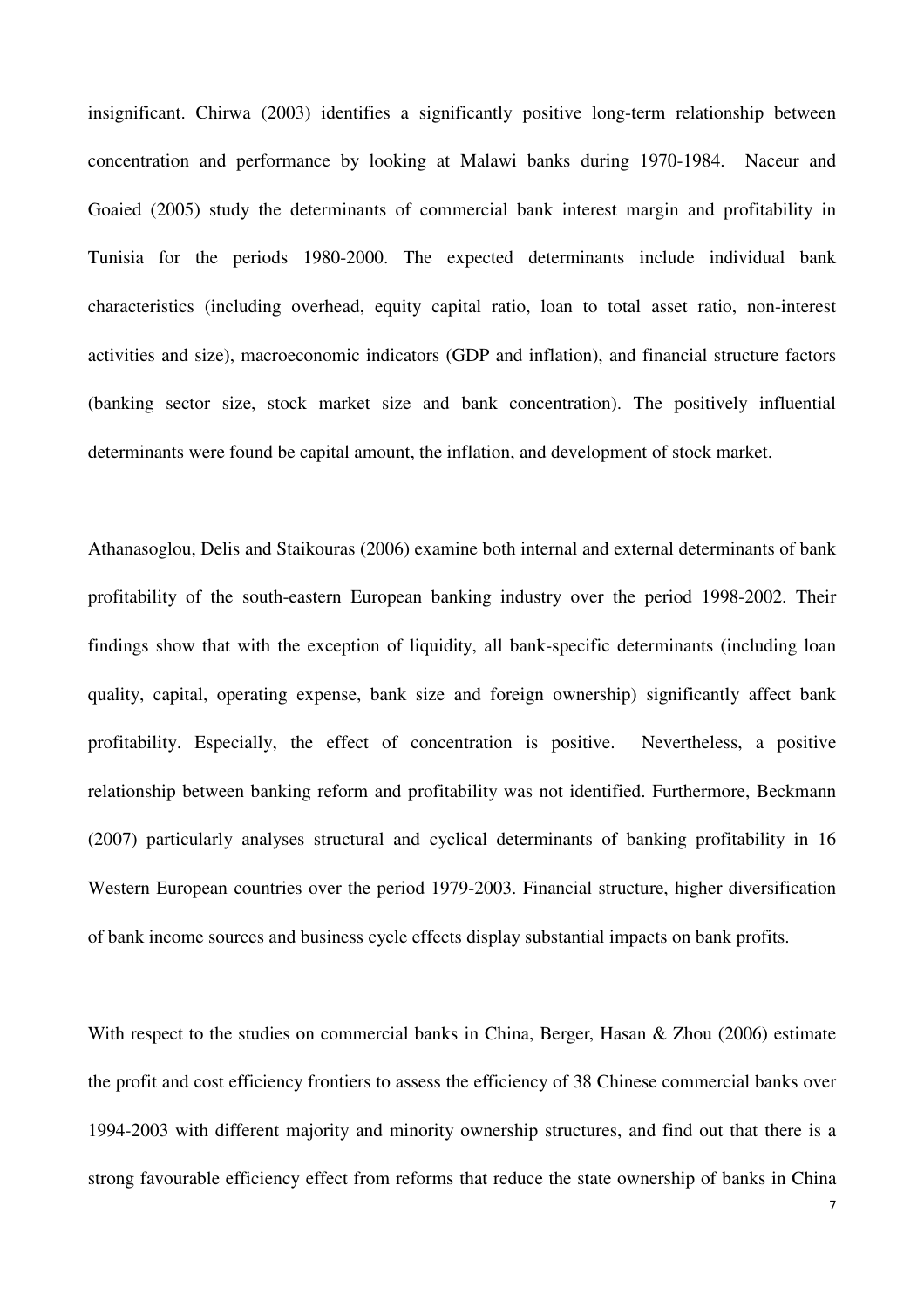and increase the role of foreign ownership. Fu and Heffernan (2005) assess the impact of different ownership types and banking reform on X-efficiency of 14 key banks (1985-2002). It shows that JSCBs, on average, are more X-efficient than SOCBs. Yao et al (2007) use a panel data of 22 state-owned and non-state banks in China for the period 1995-2001. The results show that two factors have significant impacts on the level of efficiency: ownership characteristics and equity/asset ratio. On average, non-state banks outperform state banks by 8-18% depending on whether the output of banking is measured by the amount of loans or by profitability. Additionally, banks facing a hard budget constraint tend to be more efficient than those relying on substantial government capital injections in turn having a high equity/asset ratio.

Differ to the approach employed by the researchers above, Shih, Zhang and Liu (2007) uses the principal components analysis to compare Chinese bank performance among the Big Four, joint-stock, and city commercial banks using cross-section data for 2002. In the study, overall performance, liquidity management, credit risk management, and capital profitability were employed as four core measures of bank performance. In terms of overall performance and in credit risk management, mid-size national joint-stock banks perform considerably better than the Big Four SOCBs and smaller city commercial banks (CCBs), but the size of the bank is not correlated with their performance. Lin and Zhang (2009) assess the effect of bank ownership on performance by using a panel of Chinese banks over the period 1997–2004. The Big Four SOCBs are found to be less profitable, are less efficient, and have worse asset quality than other types of banks. The banks undergoing a foreign acquisition or public listing demonstrate better pre-event performance, but there is little performance improvement in either the short-term or the long-term. Furthermore, bank size, foreign acquisition, or listing have little impact on ROA, ROE, the cost to income ratio and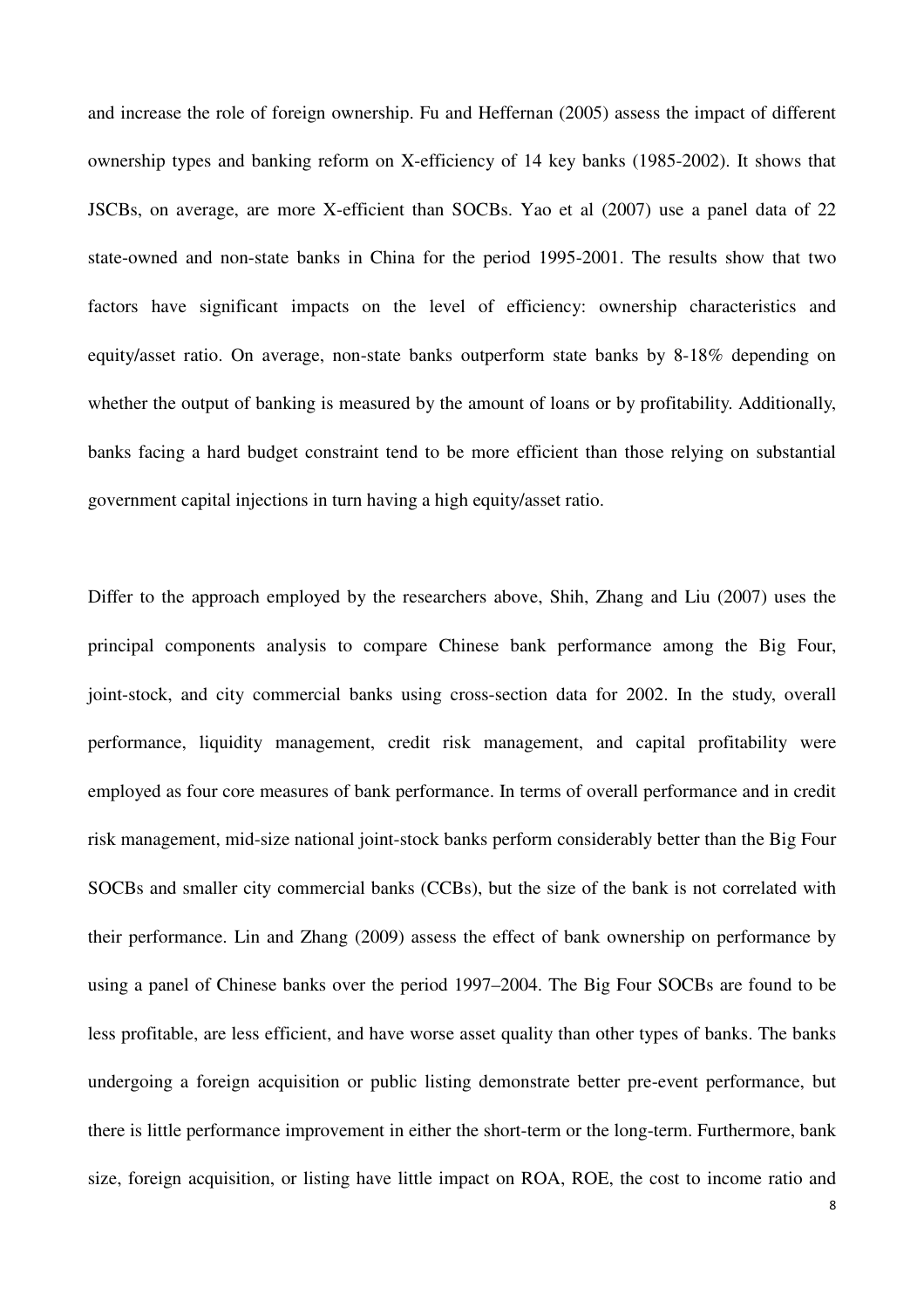non-performing loans to total assets.

Fu and Heffernan (2008) examine the improvement in bank efficiency in the reform by studying the performance of 76 banks between 1999 and 2006 in China. The standard financial ratios denoting recent reforms (such as listing, bank type, the extent of foreign ownership) and macroeconomic variables are employed as independent variables. Their impacts on the measures of profitability, namely Economic Value Added (EVA), ROE, ROA and NIM, are assessed respectively. Among the financial ratios, bank type is influential to profitability, but bank size is not. As two main indicators of reform, neither the percentage of foreign ownership nor bank listings has a discernable effect. Off-balance-sheet activities are also insignificant in improve the performance, perhaps because Chinese banks still focused on traditional bank services. Moreover, macroeconomic factors such as real GDP growth rates and unemployment also have significant effects on bank performance.

## **3. Bank Performance Measures**

Credit agencies, researchers, and bank regulators tend to evaluate banks' performance on the basis of a formal approach called CAMELS bank assessment system. According to Cousin (2007), CAMELS system mainly comprises six performance measures: capital adequacy, asset quality, management administration, profitability, liquidity and sensitivity to market risk. The China Banking Regulatory Commission (CBRC) also set out seven performance indicators in the pilot shareholding reform of the BOC and CCB to address banks' credit risk, market risk, operational risk and liquidity risk, which include ROA, ROE, the cost/income ratio, non-performing asset ratio, capital adequacy ratio and non-performing loan provision coverage ratio (Brean, 2007). In February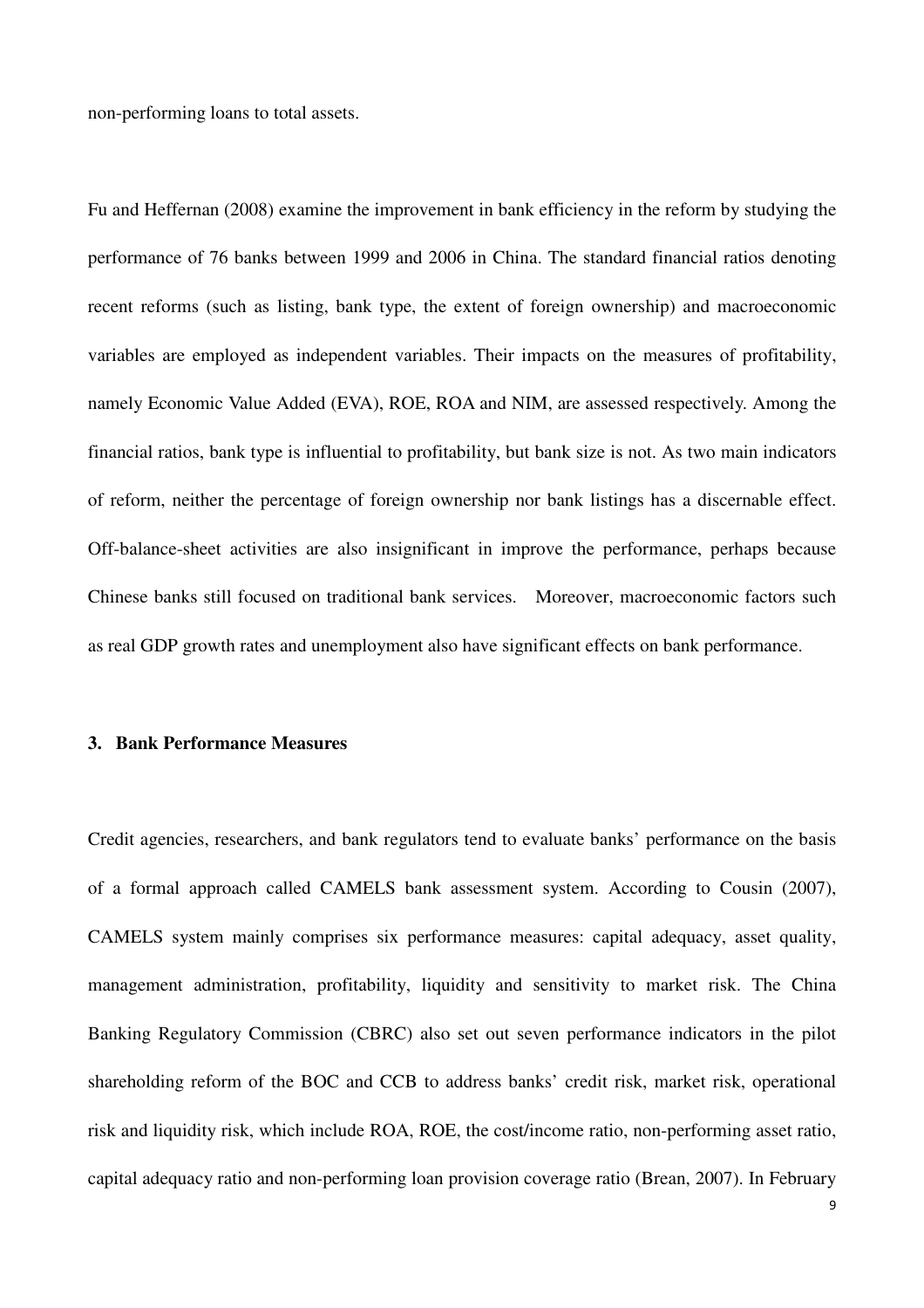2004, CBRC published a rating system for assessing commercial banks excluding SOCBs, which is similar to CAMLES system (Cousin, 2007). Therefore, the novel feature of this study is going to follow the similar approach of CAMELS and use capital adequacy, asset quality, profitability and liquidity as core measures to capture a bank's comprehensive performance. Several financial variables will be selected to proxy the four dimensions

# **3.1 Asset Quality**

Bank assets are mainly constituted by loans, investment securities and non-interest cash and due from banks (Zhong, 2007). Loans dominate assets at most banks and generate the largest share of operating income. Bad asset quality can impair bank profitability by reducing interest income and by increasing provisioning costs (Ioannidis, Pasiouras & Zopounidis, 2009). In this regard, the bank's experience of loan loss, provisions/write off, loan recovery rate, ability to reduce non-performing assets and extent of weak assets can be analyzed to assess bank's asset quality (Brickwork, 2009). Among these indicators, loan loss reserve/gross loans ratio and loan loss provisions/net interest revenue ratio are frequently used a measure of asset quality. This is because loan loss provisions depend on the probability of loans becoming non-performing and they express the amounts of non-cash expense set aside from earnings to adjust for the potential decline in the value of the bank's loan assets, higher provisions indicate high probability of non-performing ratios and lower asset quality (Ioannidis, Pasiouras & Zopounidis, 2009). On the other hand, these ratios signal a bank's ability to timely recognize and fully prepare for the potential default or loss of loans.

Chinese banks have been featured by their poor asset quality. In 2003, they had the average NPL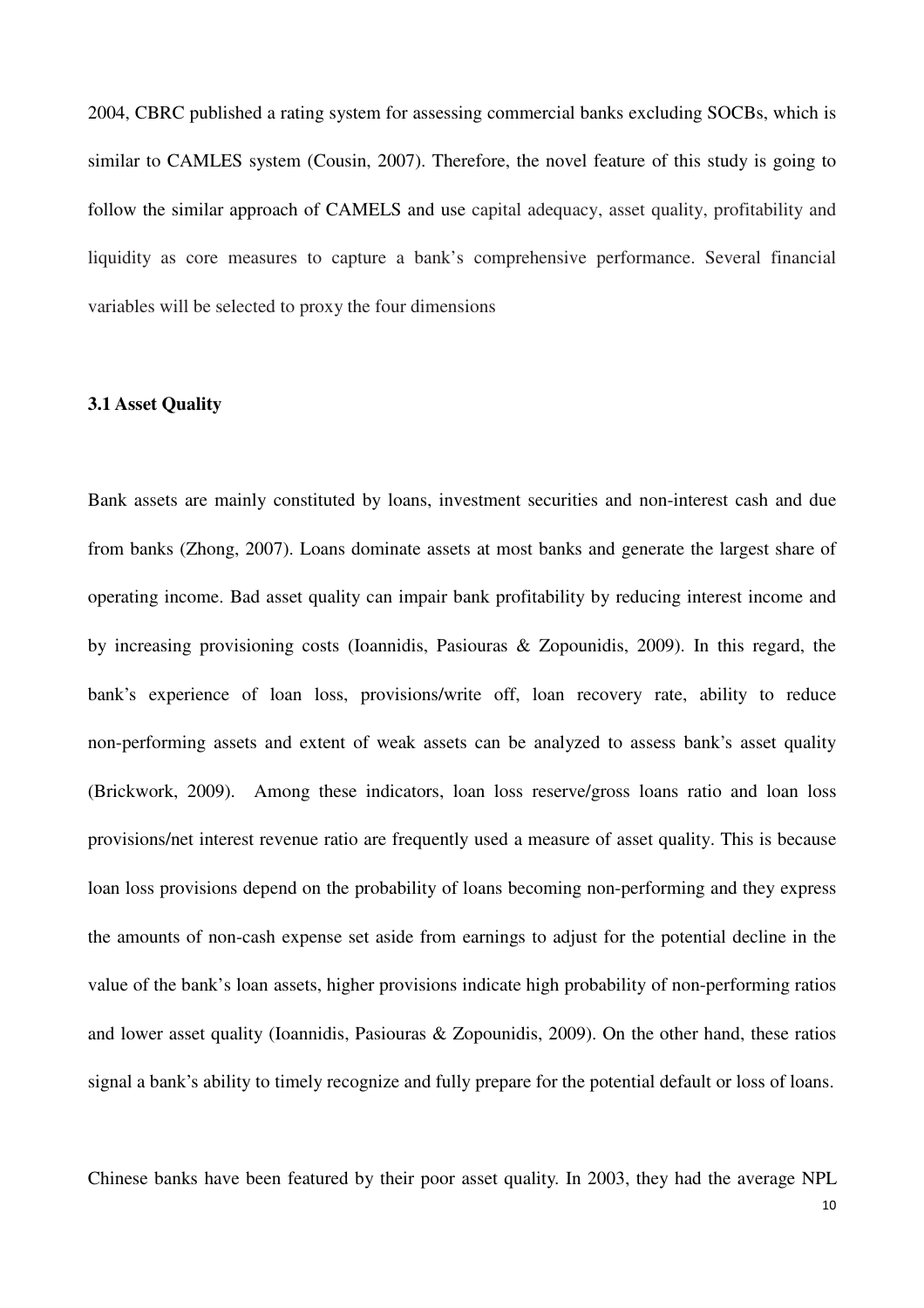ratio at 20%, compared to 3.1% for EU banks in the same year. The underlying reasons for such poor asset quality may be the soft-budget constraints for the lending to SOEs as well as a weak credit culture. However, Chinese banks have long been giving insufficient provision to the huge amount of NPLs. The provisioning percentage of Chinese banks was well below international standards (García-Herrero, Gavilá & Santabárbara, 2005). Through years of reforming, the overall provisioning in Chinese banks is growing, with SOCBs having most dramatic improvement in the ratio of loan loss reserve/gross loans, although a large part were the result of government recapitalization program.

### **3.2 Capital Adequacy**

Capital Adequacy is a measure of a bank's financial strength, in terms of its ability to withstand operational and abnormal losses. Adequate bank capital can function to reduce bank risk by acting as a buffer against loan losses, providing ready access to financial markets in turn to guards against liquidity problem and limiting risk taking but also constraining growth (Zhong, 2007).

In China, with the establishment of the CBRC in 2003, the 8% minimum capital adequacy ratio, defined in Basel I terms, was formally introduced. However, the capital adequacy ratio for most banks was below regulatory requirements at that time. According to Luo (2003), in 2003, the capital adequacy ratio of SOCBs is merely 4.61%, and the ratios for JSCBs and CCBs are 6.83% and 6.01% respectively. Moreover, the capital charge for credit risk is less than what is required in the Basel Accord I, because the existing capital rules have favourable risk weights for loan secured by physical collateral and guaranteed by other third parties. As the capital adequacy ratio is

11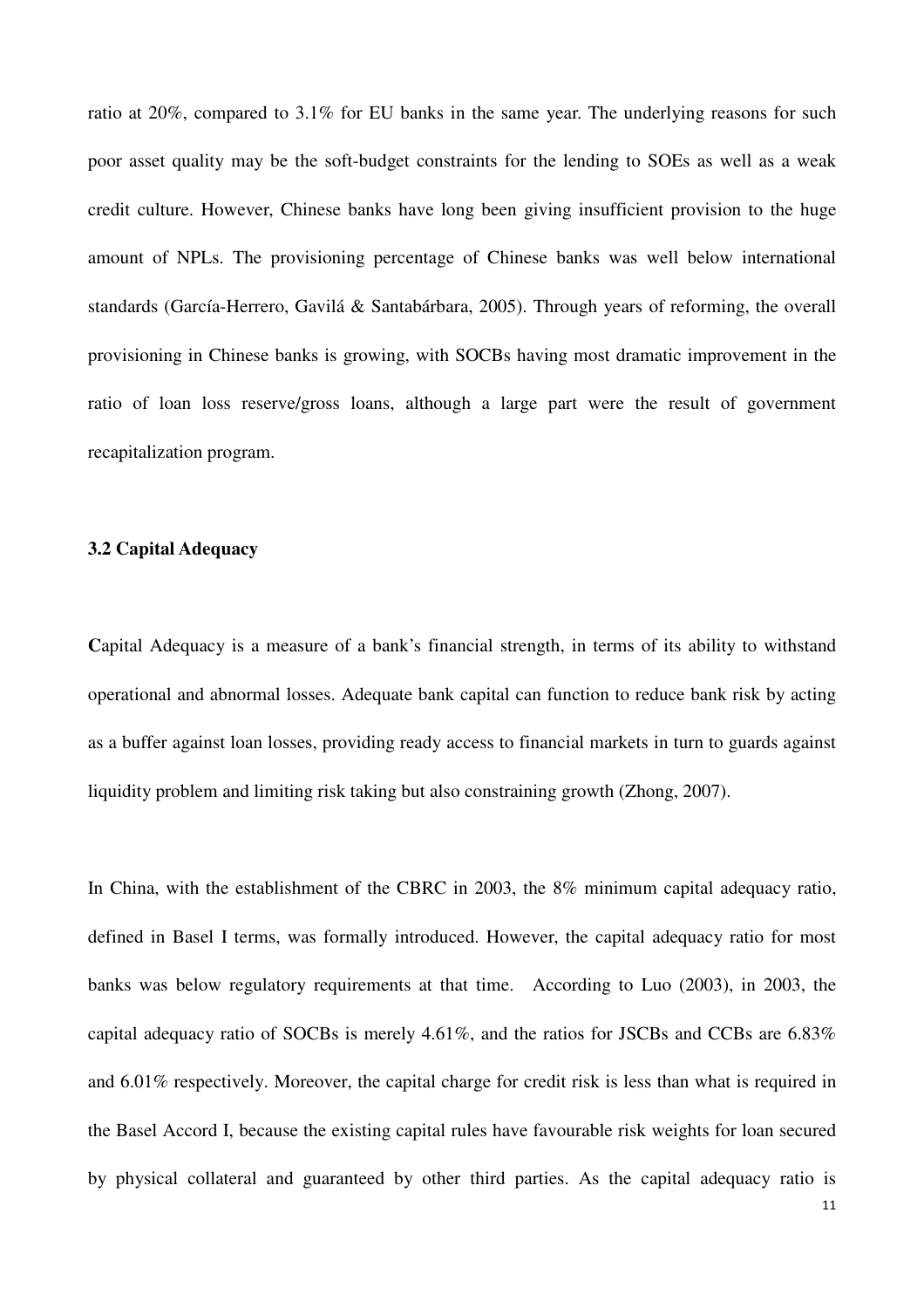determined by the capital base and risk-adjusted assets, banks can improve the ratio either by increasing the capital base or by diversifying the asset (Bao & Yin, 2005). Thus capital adequacy ratio is expected to be affected by the factors such as listing and diversification.

## **3.3 Profitability**

Profitability is an indicator of a bank's operating performance. In fact, banks' profitability should mirror the quality of their management and shareholders' behaviour as well as their competitive strategies, efficiency and risk management capabilities (García-Herreroa, Gaviláb & Santabárbara, 2009). In the literature, bank profitability, typically measured by ROA and/or ROE, is usually expressed as a function of internal and external determinants (Athanasoglou, Delis & Staikouras, 2006). ROA is explained as a good overall indicator of a banking organization's performance that illustrates the ability of a bank to generate profits from the assets at its disposal, although it has a problem of not accounting for the profits generated from the off-balance-sheet operations (Ayadi & Pujals, 2005; Athanasoglou, Brissimis & Delis, 2005). ROE is as an alternative measure of profitability designed to reflect the return to owners' investment. It is often referred to as the bank's equity multiplier measuring financial leverage (Athanasoglou, Brissimis & Delis, 2005). However, ROE has also a disadvantage that the denominator may vary substantially across banks even those of identical size. This is due to the discretionary choices by management as to the mix between equity and debt as well as the total amount of capital held by a firm (Ayadi and Pujals, 2005). Moreover, since an analysis of ROE disregards the greater risks associated with high leverage and financial leverage is often determined by regulation, ROA emerges as the key ratio for the evaluation of bank profitability (Athanasoglou, Brissimis & Delis, 2005). Alternatively, net interest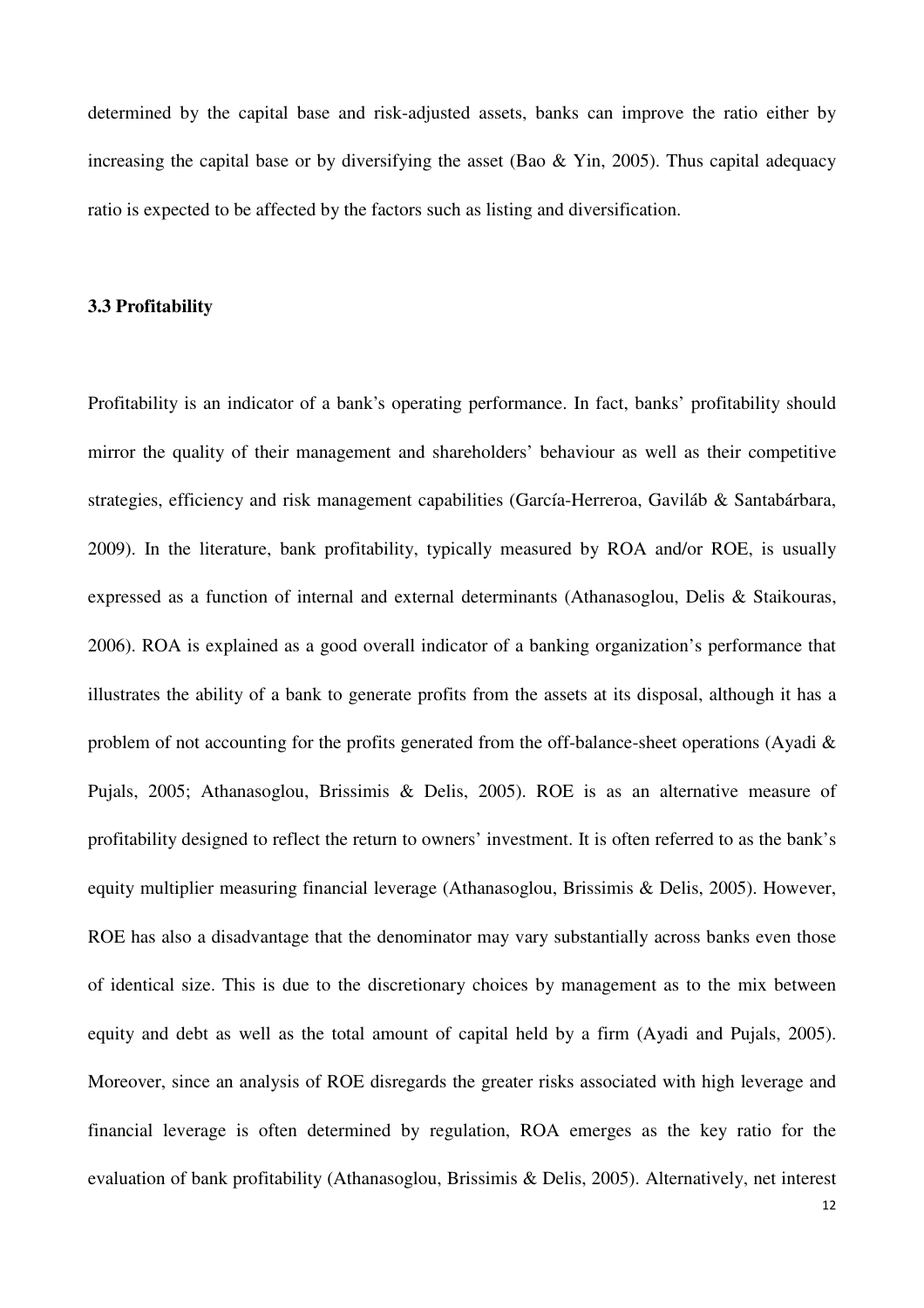margin (NIM) is also an indicator of banks' operating performance, which focuses on the profitability of those earning assets or interest activities. The higher the ratio, the cheaper the funding or the higher the margin the bank is obtaining. However, in the West, NIM is usually dismissed as too narrow a measure because of the expansion into off-balance-sheet (OBS) activities (Heffernan & Fu, 2008).

In China, the total banking sector pre-tax profit in 2006 was RMB 337.9 billion, of which RMB 240.9 billion was generated by major commercial banks. In 2003, the return on average equity (ROAE) of the banking system was 3.05% the return on average assets (ROAA) was 0.14%, well below international standards. On the other hand EU banks had 9.87% ROAE and 0.41% ROAA in the same year (García-Herrero, Gavilá & Santabárbara, 2005). The underlying reason for the low profitability can be explained by the much larger amounts of provisions and write-offs, stemming from the very low asset quality.

# **3.4 Liquidity**

A liquidity problem usually arises from the possible inability of a bank to accommodate decreases in liabilities or to fund increases on the assets' side of the balance sheet (Athanasoglou, Delis & Staikouras 2006), such as unanticipated deposit withdrawals, which in turn affects profitability. Historically, banks and regulator monitored loan-to-deposit ratios as a general measure of liquidity. As a bank's earning assets, loans are presumably the least liquid of assets. And deposits are the primary sources of funds. Therefore, a high ratio indicates illiquidity. Alternatively, the liquidity ratio, defined as liquid assets to total deposits, conveys whether net liquidity sources are available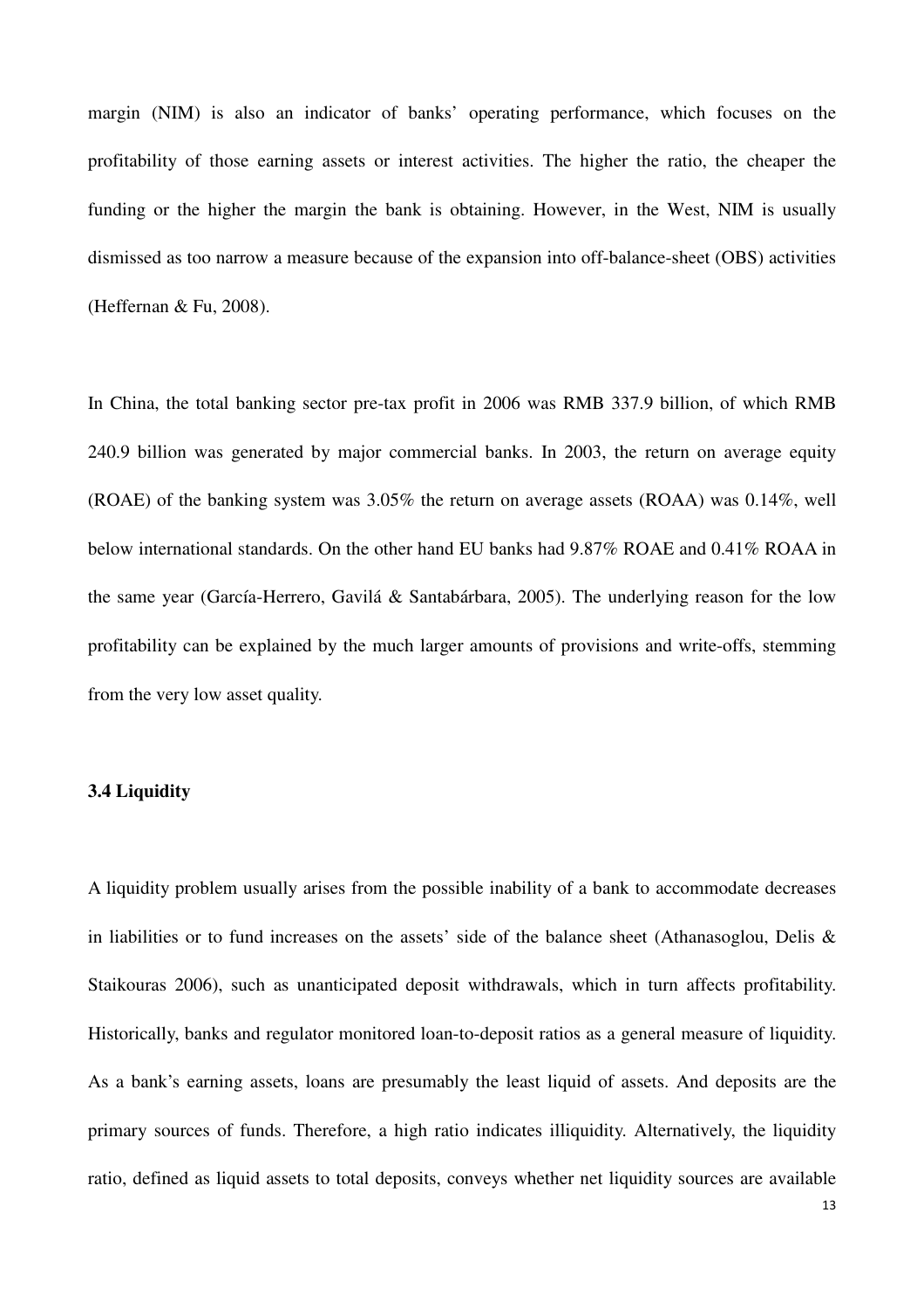from assets. According to Alger and Alger (1999), liquid assets include adding up securities, dues from depository institutions and cash. The higher this ratio is, the stronger is a position of a bank to absorb liquidity shocks (Ayadi and Pujals, 2005). However, since liquid assets tend to be low yielding, a higher ratio implies lower earnings. In addition to this, the ratio of loan to asset and the ratio of liquid asset to total assets are also the commonly employed proxies for liquidity (Athanasoglou, Delis & Staikouras 2006). In this paper, the ratio of net loan to total asset will be employed to reflect the liquidity on the asset side, and the ratio of liquid assets to deposits plus short-term funding will be used to measure how a bank matches asset and liability to cope with potential liquidity problem.

In the case of China's banking sector, liquidity problem seem to be not as severe as other performance problems. This is not only due to the high saving rate (30% of GDP), but also because household customers are confident to deposit at these banks always with state aid (Fu & Heffernan, 2005). Moreover, Zhong (2007) also states that during the years that deposit rates were regulated, deposits were relatively stable and liquidity was less of a problem.

### **4. Potential Determinants of Bank Performance**

This paper focuses on the several bank-specific factors that would significantly affect bank performance during the latest reforming years, which include bank type, listing of bank shares, bank size, capital structure and off-balance-sheet activities. These indicators do not only represent banks' characteristics, but also reflect banks' changes in the reform progress. Additionally, in order to isolate the effects of bank's characteristics on performance, industry-level factors and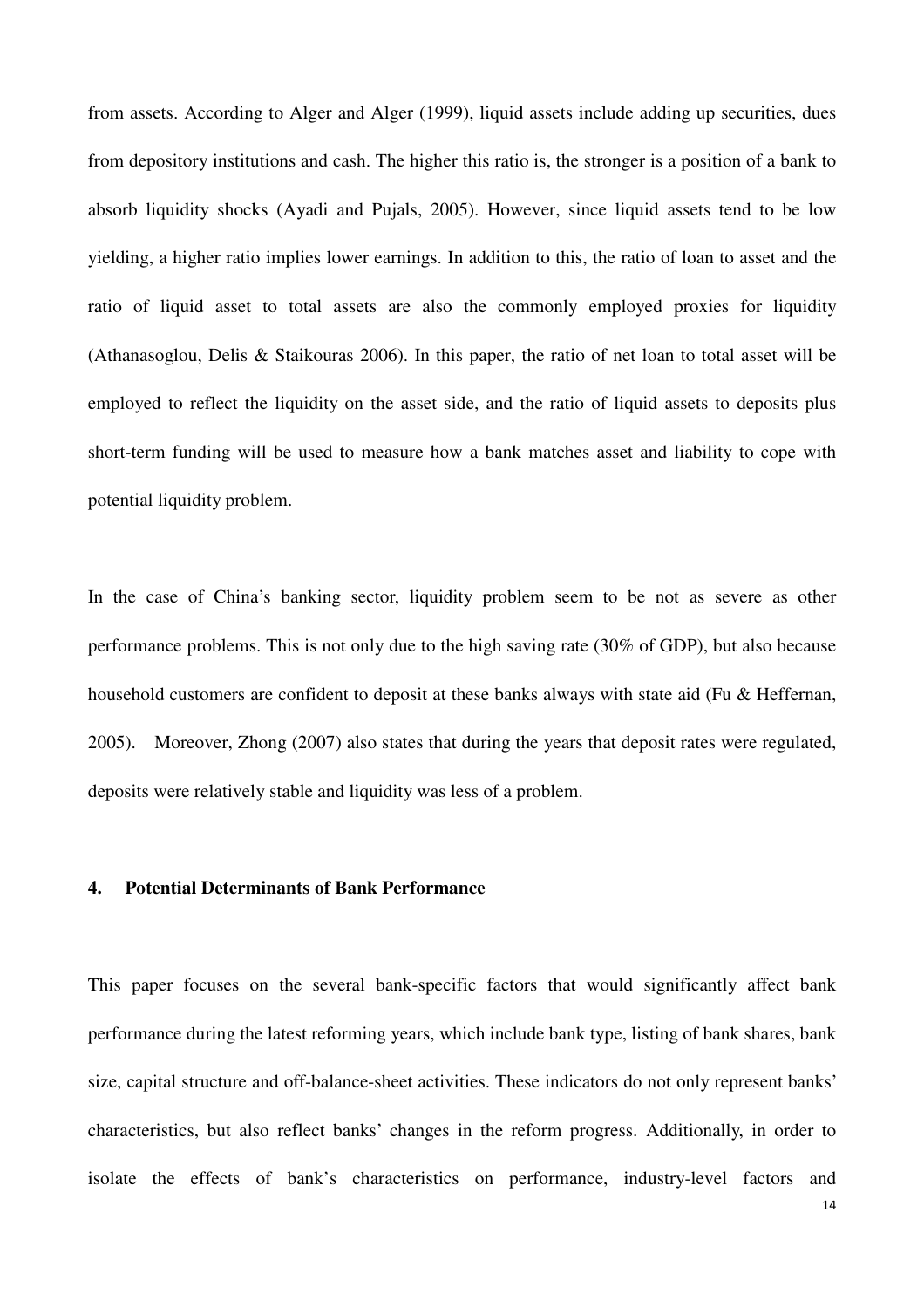macroeconomic factors are employed so as to control the influences of external factors.

#### **4.1 Bank Characteristics**

#### **Bank Type**

In principal, Chinese commercial banks can be classified into five categories: state-owned commercial banks (SOCBs), national joint-stock commercial banks (JSCBs), city commercial banks (CCBs), rural commercial banks (RCBs) and foreign banks (FBs). Bank type is expected to influence performance because banks are subject to different degree of political intervention and government influence. Regarding to Chinese banks, various studies show that the JSCBs do better than SOCBs and CCBs overall (Chen and Shin, 2004; Cousin, 2007; Shih, Zhang & Liu, 2007; Yao et al, 2007; Sun and Chen, 2008). The negative impact of SOCB's bank type on performance can be expected. SOCBs have objectives such as social stability and regional development different than profitability, so that they commit government obligations, namely policy lending, for SOEs that represent the vast majority of the state bank's loan book and recurring non-performing loans (Chen & Shin, 2004). With the implicit protection from government, SOCBs are less prudent in underwriting and monitoring loans, which in turn affect the asset quality (Zhou and Wong, 2008).

For JSCBs, compared to state-owned banks, they are not subject to government interference, credit quota restriction and the requirement of making policy loans. Furthermore, they are most active in terms of importing Western management and accounting standard and inviting foreign banks as partner (Shih, Zhang & Liu, 2007). In terms of the CCBs, although they are joint-stock banks as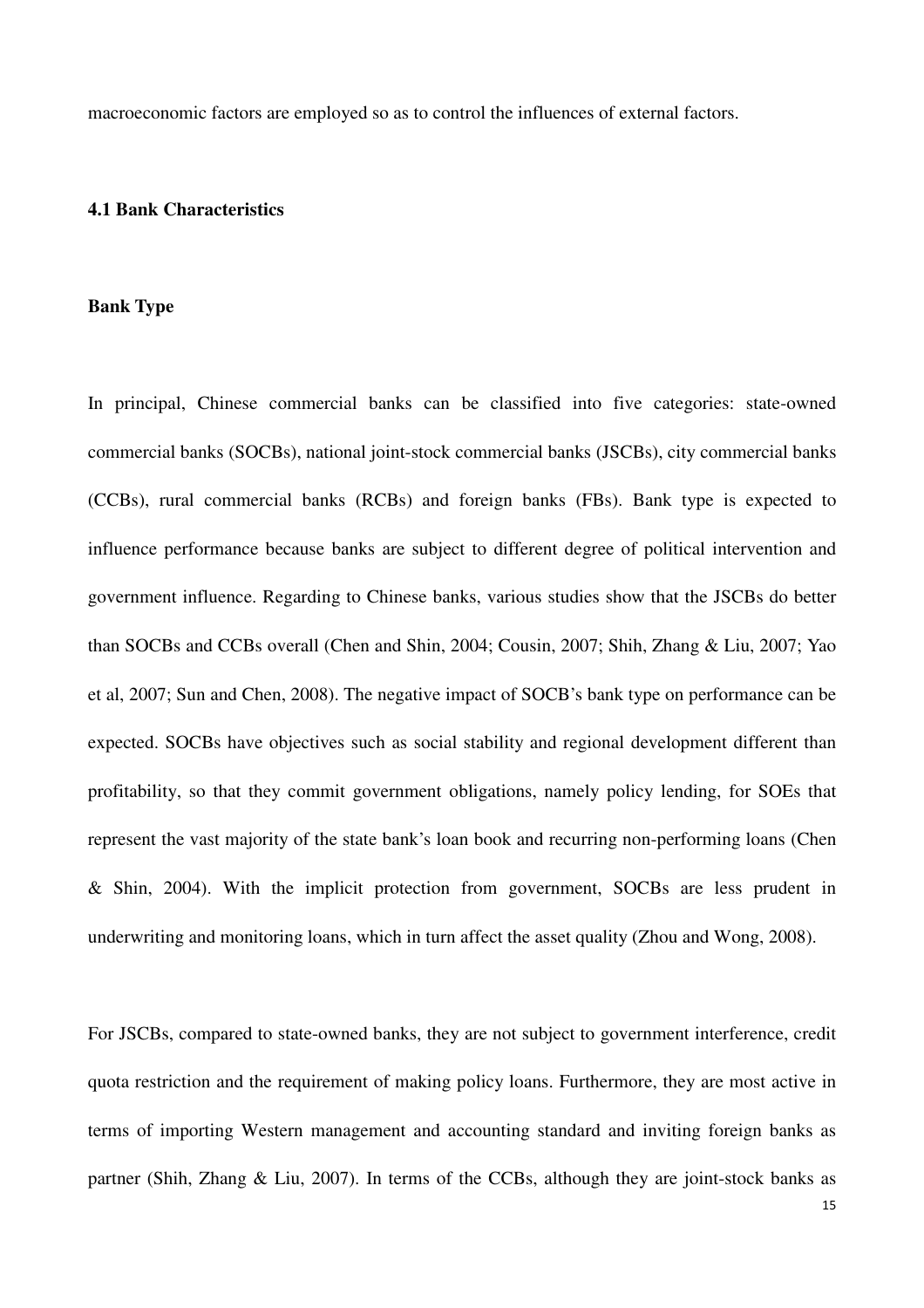well, they do not perform nearly as well as the JSCBs based on the previous studies. This is because they are regulated by different local government so they have substantially regional divergence in their financial performance. Only the most competitive ones, located in large economic centres or in provincial capitals, will have a stronger market presence, better capital adequacy and lower NPL ratios (Cousin, 2007) and their performance can be comparable to those of the healthier JSCBs. Very few studies have given focus on the performance of rural commercials. According to Heffernan and Fu (2008), rural commercials can perform superiorly because local governments also have helped write off their NPLs. More importantly, they have enjoyed a relatively less competitive environment since SOCBs withdrawn outlets from rural areas.

## **Listing**

As a part of further reform, during 2005- 2006, three of the Big Four went public listing. Up to the end of 2007, there are 14 Chinese banks have been listed, including three SOCBs, eight JSCBs and three CCBs. Listing bank shares is believed to improve bank performance in two ways. Before listing, banks must effectively undergo the partial privatization, which may involve capital injection and disposal of NPLs. After listing, listed banks can achieve marginal improvement due to greater market scrutiny and more transparent disclosure (Shih, Zhang & Liu, 2007). The prediction is supported by Wang (2008), who finds that listing on the stock market makes banks more efficient by reducing NPL ratio, enhancing capital adequacy, improving profitability. This is also agreed by Luo (2003) that the publicly listed banks perform better among other Chinese banks in asset quality. Financing from publicly listed equity has become one of the most desirable ways to raise capital there by improve capital adequacy (Xue, 2007; Han, 2009). Tan (2003) also suggested that listing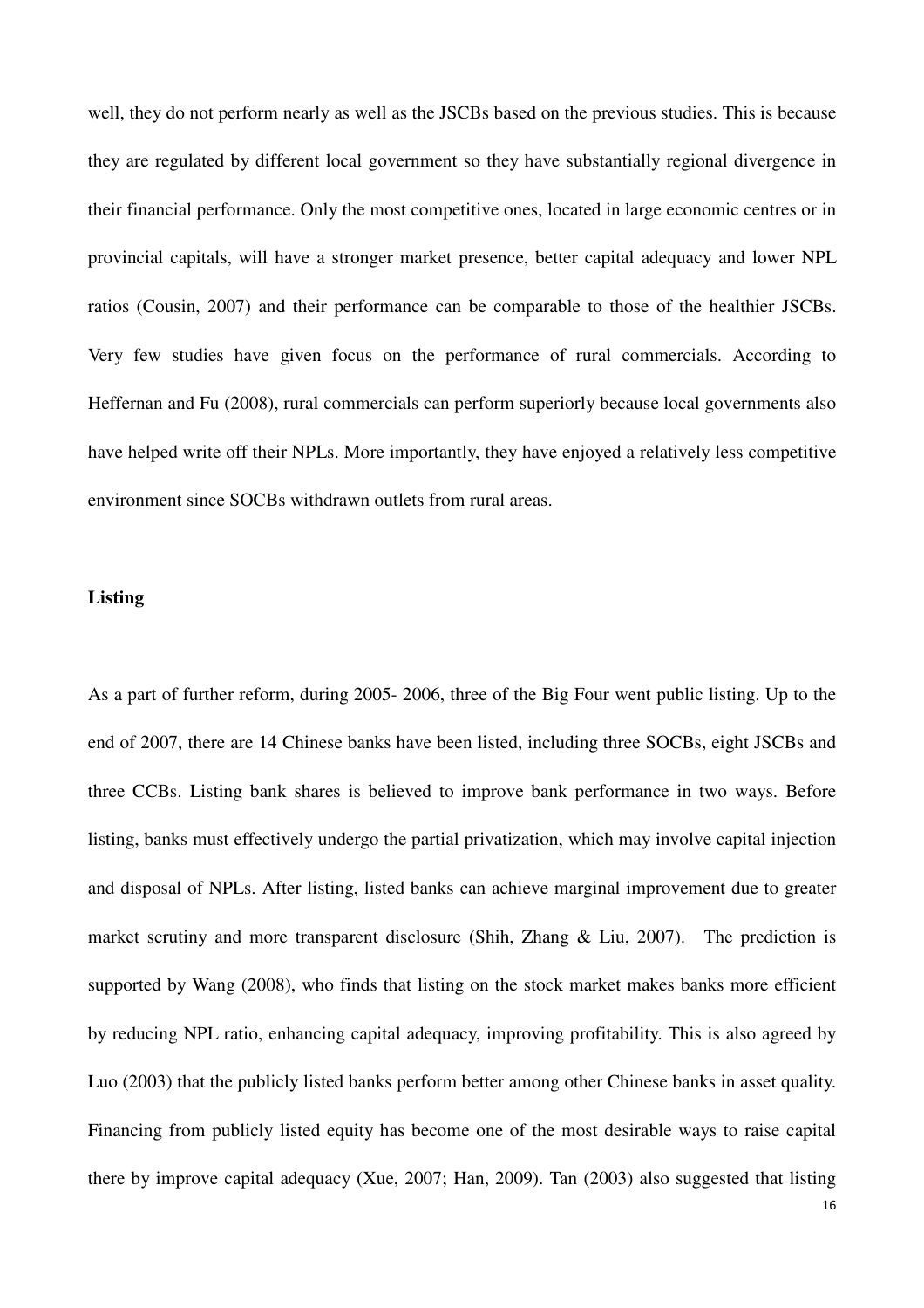can be used to supplement a bank's core capital effectively. Therefore, whether a bank's shares are listed may affect Chinese banks' capital adequacy. According to Peng (2008), most listed banks have reached the minimum capital adequacy ratio of the Basel Accord except Shenzhen Development Bank with the ratio of 3.88% up to 2007. Such significant improvement may be benefited from capital injection, shareholding system reform and listing jointly.

# **Bank Size**

Bank size is generally considered a relevant determinant of bank performance. However, there is no consensus on the direction of influence. One the one hand, a bank of a large size should reduce costs because it captures potential economies of scale or scope in the sector. One the other hand, large size can also imply more difficulties in managing large bank or it could be the consequence of over aggressive expansion. Hence, the empirical evidence is also mixed. In the case of China, a negative association between bank size and performance is found by Zhou and Wong (2008) that banks with large asset size and poor management quality tend to have narrower interest margins, which reflect the reality that large state-owned banks in China tend to have lower profitability. In contrast, Li and Zhang (2008) suggest that the size growth of the can be positively influential to its profit growth, at least for listed banks in China. However, Shih, Zhang & Liu (2007) find that in China, the size of financial institutions has little to do with their performance. This is because larger banks are those SOCBs associated with more government intervention (García-Herreroa, Gaviláb & Santabárbara, 2009). JSCBs are under the purview of both central regulatory authorities and in many cases the financial market. Small-scale CCBs are subject to their regulatory environments at the local level. Therefore, the large banks display moderate performance, which may reflect a mix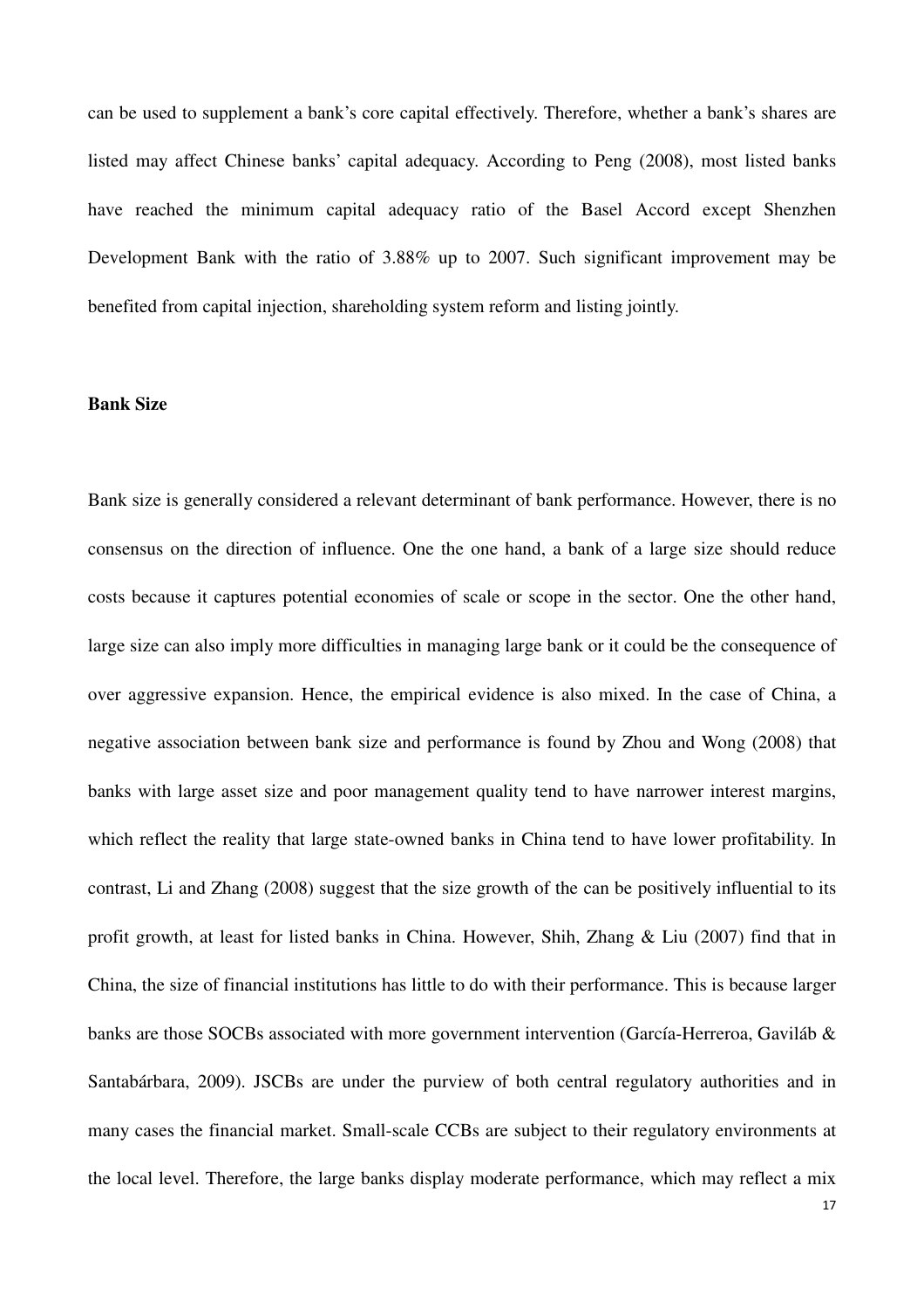of generous central subsidies and moral hazard due to their size (Shih, Zhang & Liu, 2007).

## **Capital Structure**

Corporate governance problems, agency costs, and capital structure issues are particularly important in the banking industry, because banks are by their very nature informationally opaque – holding private information on their loan customers and other credit counterparties (Berger & Bonaccorsi di Patti 2003). Additionally, compared with other non-financial institutions, banks have substantially higher leverage due to the large proportion of deposit (Inderst & Mueller, 2008). Majority of studies support the positive relationship between leverage level and bank performance (Berger and Bonaccorsi di Patti, 2003; Pratomo and Ismail, 2006; Hutchison and Cox, 2006; Athanasoglou, Brissimis & Delis, 2005). However, contrast evidence is also showed by researchers. First, based on the sample banks in some European countries, Abreu and Mendes (2002) report that banks with higher equity ratios face lower expected bankruptcy costs, in turn lower funding costs, and then they can translate this advantage into higher interest margins on assets. Wang & Zhu (2008) indicates that there is a negative relationship between a bank's leverage and its profitability, because internal financing is preferred when a bank needs funds due to its lower cost and less restriction. Sayilgan & Yildirim (2009) conclude that a high capital adequacy ratio positively affects profitability when financial situation of banks is perceived as risky and it negatively affects profitability in normal situations due to alternative cost of capital.

## **Off-balance-sheet Activities**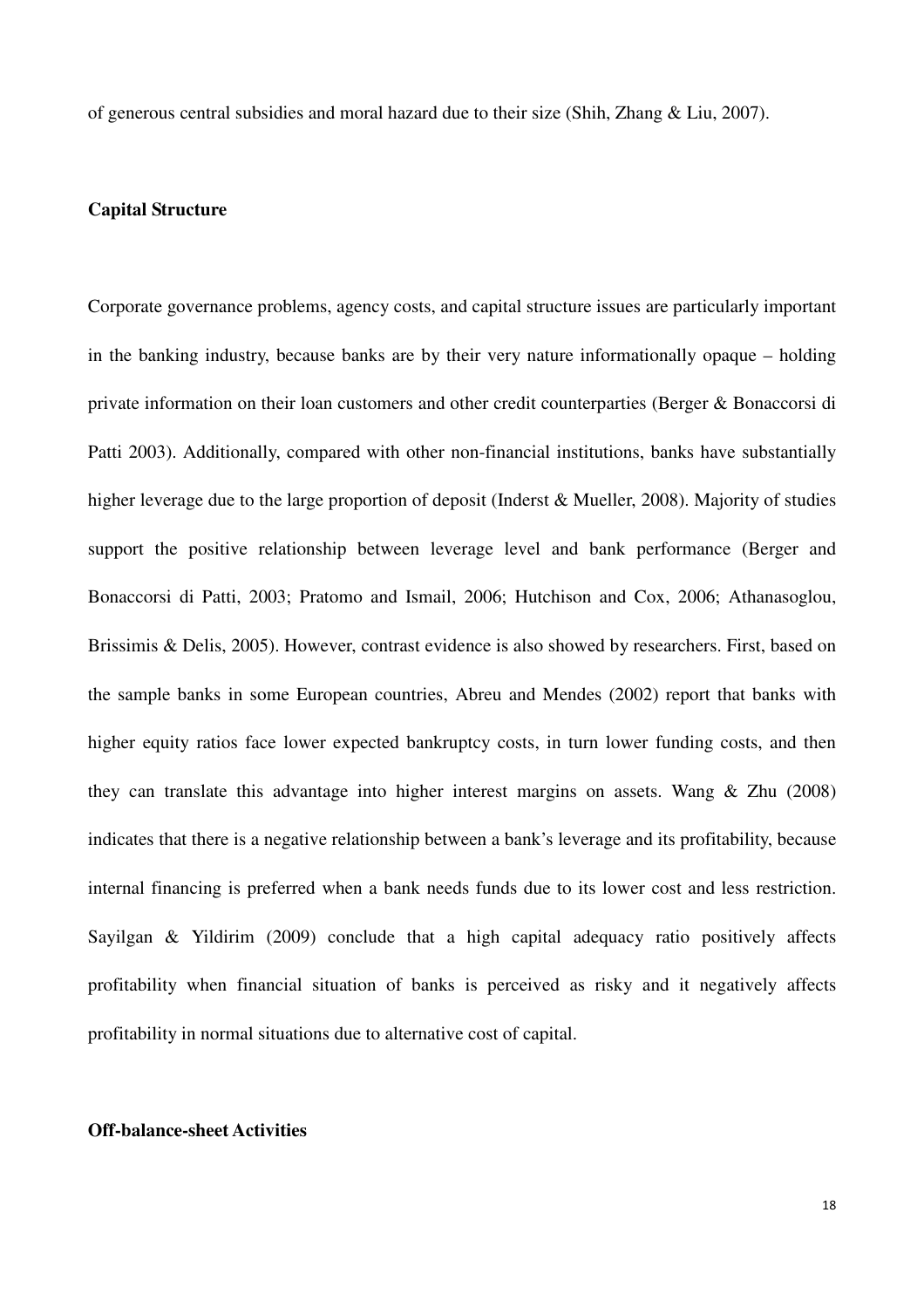Off-balance-sheet activities refer to those transactions which do not constitute scheduled assets and liabilities on financial statement but produce non-interest income for banks. Such activities involve trading financial instruments and generating income from fees of financial services and loan sales. The main OBS activities of Chinese banks including providing financial services such as foreign exchange business, financial advisory service, agency business, cash card business, and safety deposit box business is limited in scale (Chen & Shin, 2004). The development of a bank's intermediate business is also predicted to be the potential factors impacting profit growth of banks (Li and Zhang, 2008). Under the Risk-Based Capital guidelines, banks are required to hold a portion of equity capital in reserve to meet contingent obligations in off-balance sheet items. Therefore, as Bao & Yin (2005) indicate, expansion into OBS activities can improve capital adequacy by diversifying risks and in turn decreasing risk-adjusted assets. Based on a sample of several listed banks, Fan (2007) found that low capital adequacy ratio of Chinese banks can partially be attributed to the lagged development of intermediate business.

# **4.2 Industry-Level Factors**

In November 2003, the CBRC started to implement new policies, which represent a liberalization of banking sector to foreign banks after China's WTO accession. The new policy permits foreign banks to provide RMB services to all kinds of Chinese enterprises in areas with open RMB business. Previously, these banks' RMB services were restricted to foreign-funded enterprises, foreigners and people from Hong Kong, Macao and Taiwan in cities with open RMB business. The new policy also encourages qualified international strategic investors to join the restructuring and reforming of China's banking and financial institutions on a voluntary and commercial basis.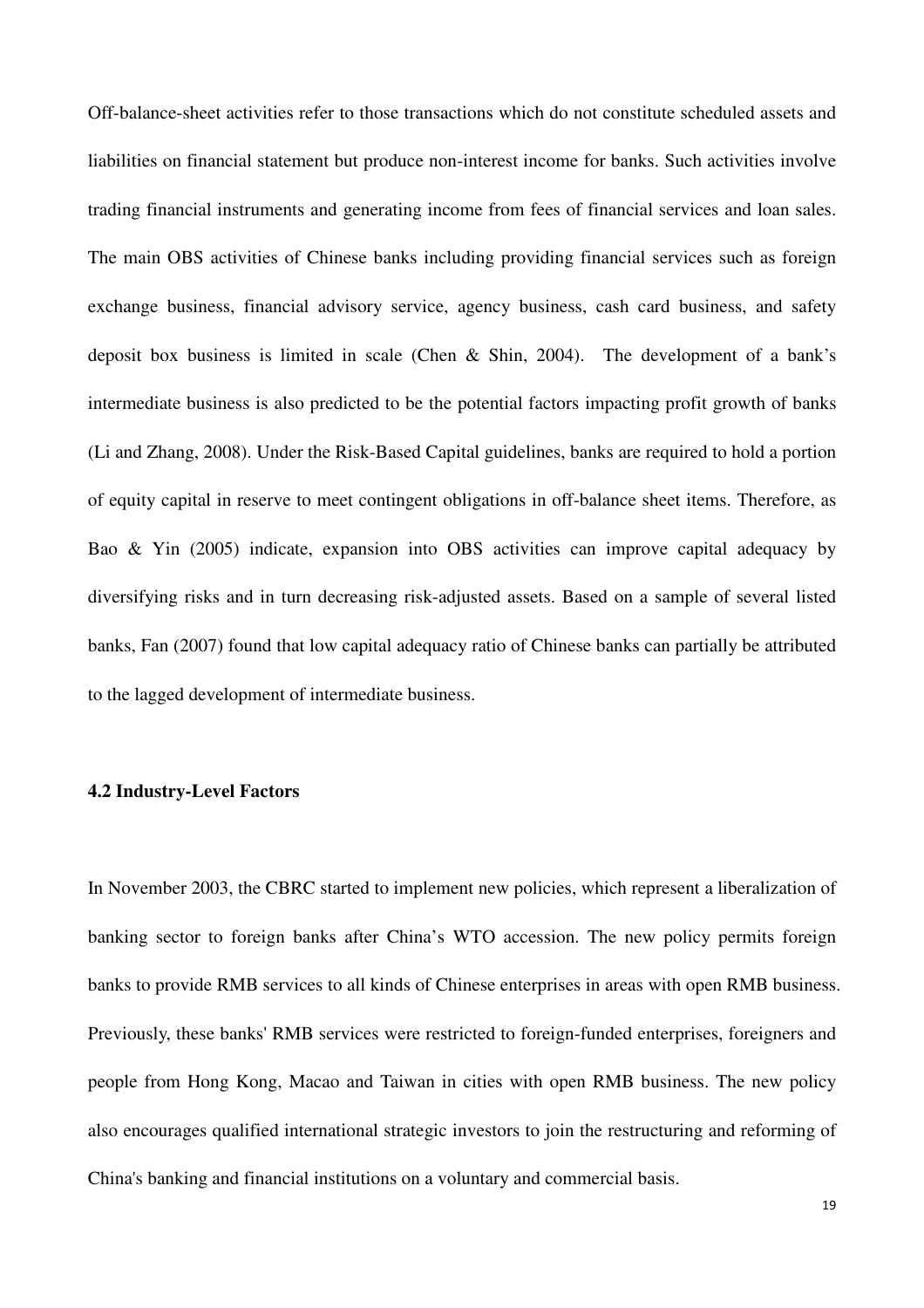The frequent industry-level factors in the literature include size of banking sector, bank concentration and relative size of stock market. Athanasoglou, Brissimis, and Delis (2005) show that the more concentrated the market, the greater is the profitability that the players can achieve from higher loan rates and lower deposit rates. The finding of Molyneux and Thornton (1992) on European banks is consistent with this traditional paradigm that bank concentration positively and significantly correlated with pre-tax return on assets. Alternatively, interest rate spreads are found to be narrower in concentrated banking industry (Fu & Heffernan, 2005; Naceur & Goaied, 2005). According to the evidence from a transition economy, concentration is less beneficial to the Tunisian commercial banks than competition (Naceur & Goaied, 2005).

## **4.3 Macroeconomic Factors**

As the proxies for the cyclical behavior of the economy, macroeconomic factors were frequently taken into account in previous studies. First, real GDP growth rate is expected to have a positive impact on banks' performance. The greater demand for bank services can be accompanied with a lower risk of default on loans (Heffernan & Fu, 2008). Moreover, a stronger relationship between economic growth and bank profits can be achieved through increased lending and improvement in bank asset quality (Athanasoglou, Brissimis & Delis, 2005). Second, inflation rate measures the overall percentage increase in the consumer price index for all goods and services (Heffernan & Fu, 2008). There may be a positive association between inflation and bank profitability, because high inflation rates are generally associated with high loan interest rates, and thus high incomes (Naceur & Goaied, 2005). In contrast, if the People's Bank of China uses interest rates to target the rising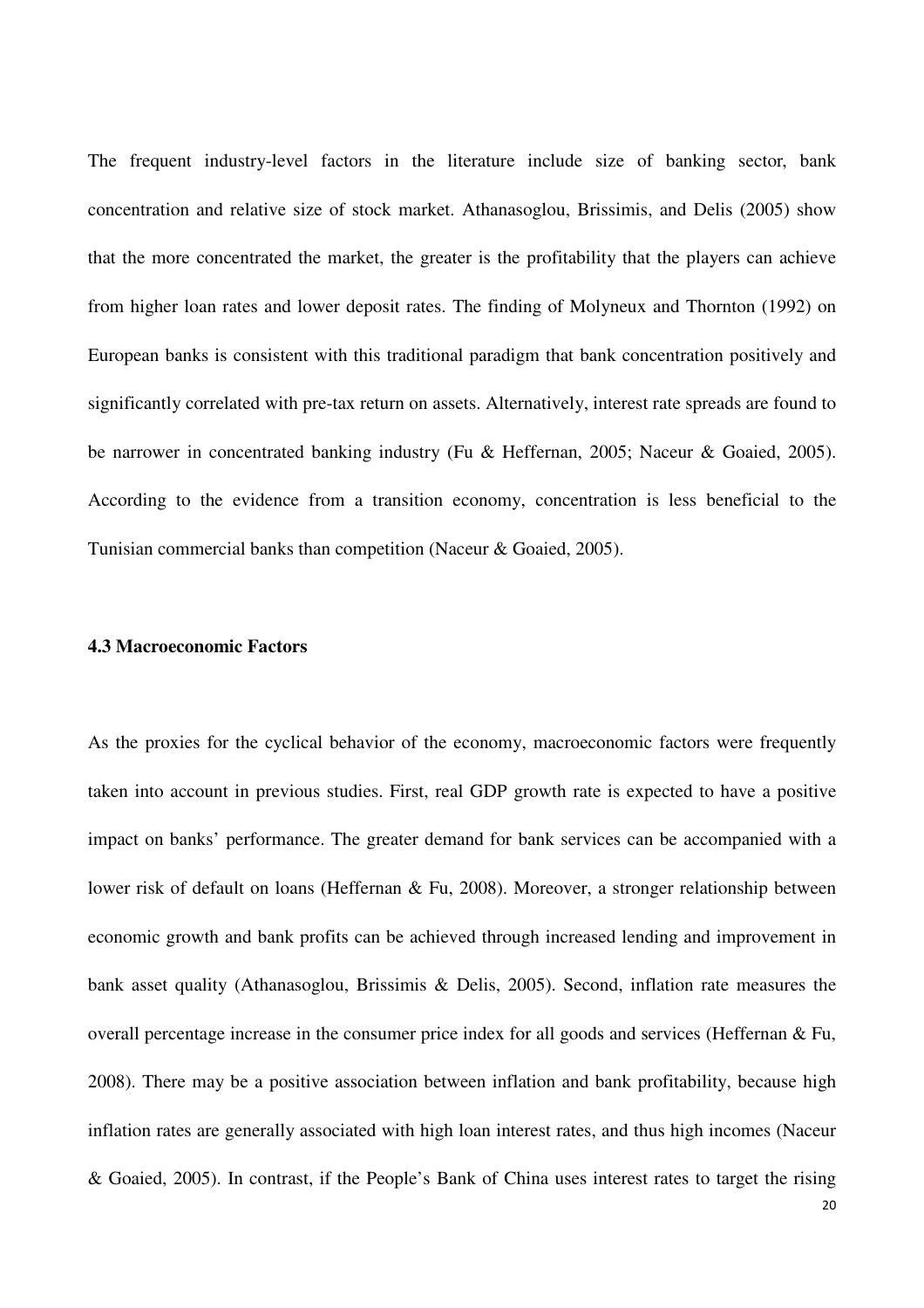inflation, inflation could raise default rates (Heffernan & Fu, 2008). Also, if inflation is not anticipated and banks are failed to adjust their interest rates then there is a possibility that bank costs may increase faster than bank revenues (Naceur & Goaied, 2005). Both are predicted to negatively affect a bank's performance. Finally, Heffernan and Fu (2008) and Abreu and Mendes (2002) suggest that rising unemployment could reduce aggregate demand and increase the loan default rate, which in turn decline bank profitability. This is supported by the empirical result of Abreu and Mendes (2002) that unemployment rate was negatively signed in regressions with net interest margin, return on average assets and return on average equity.

### **5. Data and Methodology**

#### **5.1 Sample Selection**

We use the data set compiled by Bankscope – Fitch's International Bank Database. At the time of collection, the original sample covers 170 banks for the period from 2000 to 2008. Firstly, only commercial banks were selected, thus policy banks, cooperative banks and investment banks are excluded. Furthermore, according to Bankscope, the majority employed local generally accepted accounting practices (GAAP), and only the joint ventures, foreign banks, and listed banks prepared additional financial statements based on International Accounting Standards (IAS) and International Financial Reporting Standards (IFRS). Hence, all the data used for analysis came from the statements based on local GAAP. In addition, those banks with the statements less than three years were also excluded from the original sample. In total, we are left with 80 banks in the final sample, including the Big Four state banks (also classified as national joint-stock banks in the analysis), 13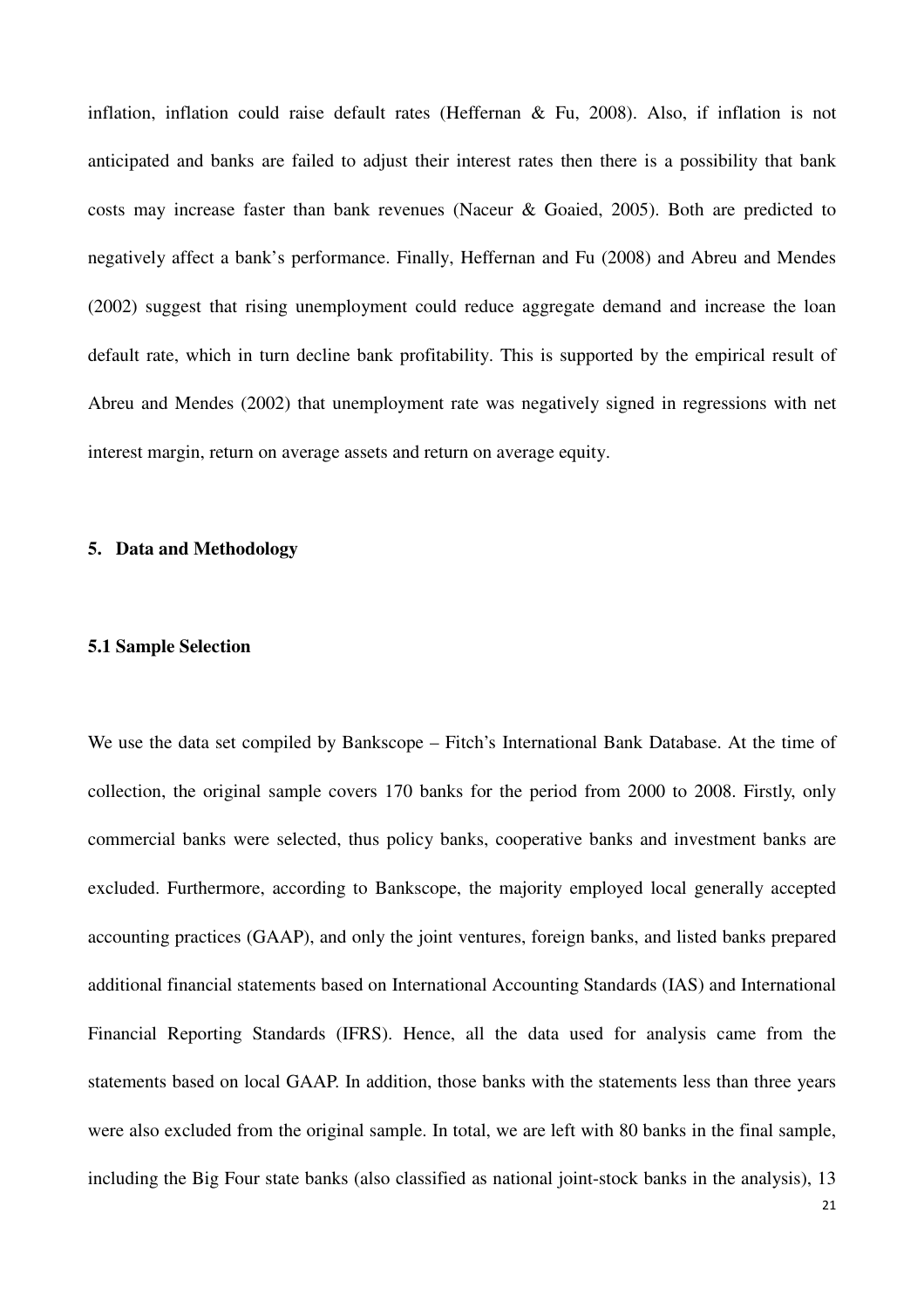national joint-stock commercial banks, 49 city commercial banks, 4 rural commercial banks and 10 foreign banks (See the list of sample bank in Appendix 1). The bank-specific determinants mainly come from Bankscope. Bank concentration ratios are available in the database of Thorsten Beck, Asli Demirgüç-Kunt and Ross Levine (2008). Macro economic data, including annual real GDP growth rate, per capita GDP, annual inflation rate and annual unemployment rate, come from the World Bank online database.

## **5.2 Performance Measures**

Assets Quality: *LLR*<sub>*it*</sub> loan loss reserve ratio or loan loss reserves/gross loans. 'Loan Loss Reserve' for loan impairment is the amount that reduces the recorded investment in a loan portfolio to the carrying amount on the balance sheet. The ratio estimates the portion of total loans that may prove to be bad loans and acts insurance reserves for potential problem loans. *LLPit* loan loss provision/net interest revenue. It provides an indication of the extent to which the bank has made provisions to cover credit losses, and in turn to impair net interest revenue on the income statement. The higher the ratio, the larger is the amount of expected bad loans on the books, and the higher are the risks despite having been provisioned (Ayadi & Pujals, 2005). On the other hand, a higher ratio also indicates the improvement in asset quality management.

Capital Adequacy:  $TCR<sub>it</sub>$  total asset ratio is computed as capital base divided by risk adjusted assets. Capital base is defined as the sum of eligible Tier 1capital and eligible Tier 2 capital. *ENLit* equity/net loan. This measures a bank's ability to withstand loss from loan through its equity capital. Banks with high ENL ratios may be over-conservative in profitable investment opportunities.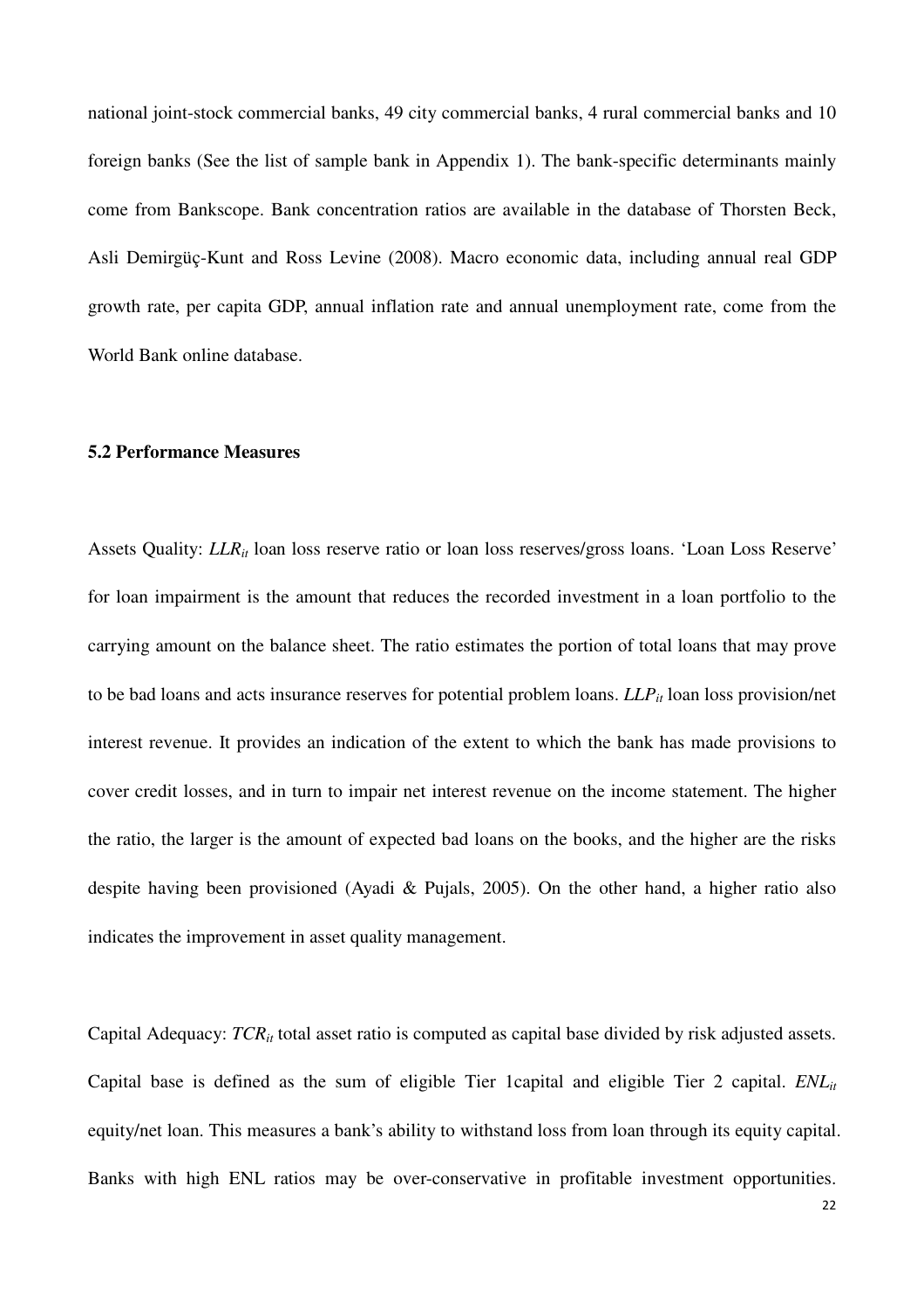Alternatively, a declining ratio may be a signal of capital adequacy problems.

Profitability: *NIM*<sup>*it*</sup> net interest margin or net interest income divided by average earning assets. Earning Assets include investments as well as net loans and leases. NIM reflects the difference between interest income and interest expense. Expressed as a percentage of average earning assets, a higher NIM is generally considered more desirable by investors and analysts. *ROAAit* return on average assets. *ROAEit* return on average equity.

Liquidity: *NLTA*<sup>*it*</sup> net loans/total assets, or the percentage of assets that comprise the loan portfolio. Net loans equal gross loans minus loan loss reserves, a higher ratio means the lower asset liquidity. *LIQit* liquid assets/deposits plus short-term funding. As a measure of liquidity, the ratio may reflect how well the funding sources match the funding uses.

Table 1 summarizes the nine performance measures we use. The pairwise correlations of these measures are reported in table 2. Loan loss provision and loan/assets ratio appear negatively related with other measures. Several negative signs elsewhere all show very small correlations and do not suggest a significant problem. To aggregate the information contained in the group of performance measures above, we apply principal component analysis and factor analysis to score the first principal component and the first factor as index measures. The principal component analysis is usually used to identify the inner structure of a group of variables, and the factor analysis is used for capturing the overall variations of a group of variables in order to reduce their number. Table 3 shows the loadings for each individual measures when scoring the first principal component P1 and P2, respectively from all nine individual measures and from the seven most available individual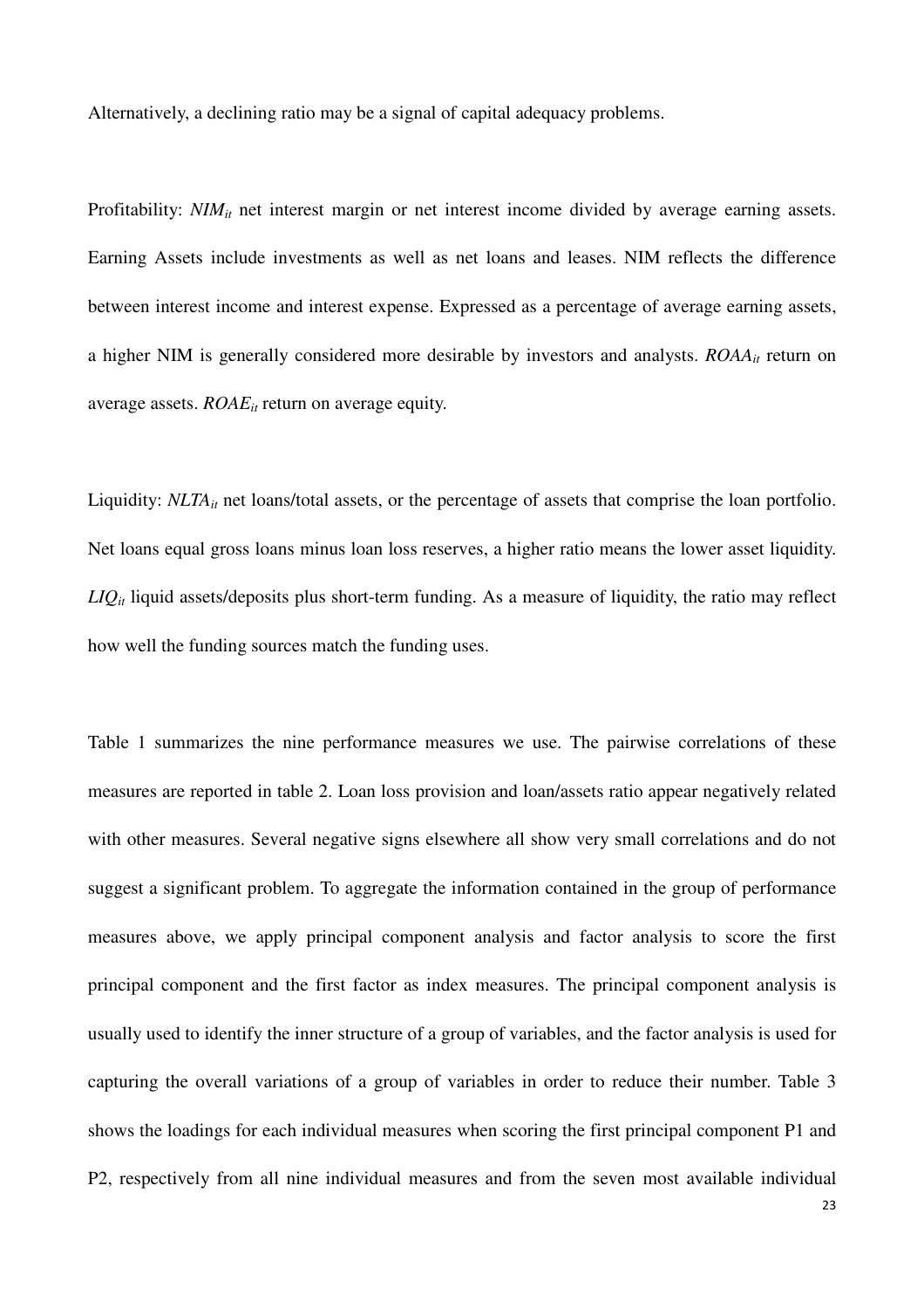measures. In general, the loadings are smaller on the loss reserve ratio and return on average equity, and roughly in the same region for the rest of the individual measures. The signs are mostly positive as expected, except that better performance is associated with smaller load loss provision and smaller loan/assets ratio. The first principal indices capture 44.8% and 34.3% of the variations in all the individual measures, and the first factor indices capture 73.6% and 69.1% of the variations.

## **5.3 The Model**

The index measures (P1, P2, P3, P4) developed in the previous section are used as the dependent variables of to model the performance (PER) of selected banks.

# $PER_{it} = \alpha_i + \beta_p PD + \beta_w ND + \beta_c CD + \beta_e FD + \beta_t LD + \mu CS_{it} + \pi SIZE_{it} + \rho OBA_{it} + \sigma BC_t$  $\phantom{L}+\tau Log(PCGDP)_t+\phi GDPG_t+\omega Inf_t+\theta U_t+\epsilon_{it}$

The explanatory variables include: First, three dummy variables for the four type of the selected bank, ND (national joint-stock commercial banks, as well as the big four banks); CD (city commercial banks); FD (foreign banks). This leaves very small number of observations for rural bank when all three dummies equal to zero. Second, a dummy for listed banks LD. Third, bank characteristic variables: a proxy of bank capital structure *EL* (equity/liability). A higher EL indicates a lower level of leverage; *LOGTA*: logarithm of total assets as a measure of size; a proxy for off-balance-sheet (OBS) activities, *OIA* the ratio of other operating income to average assets, indicating how much the bank has diversified away from the traditional intermediary function. Fourth, industry level determinants, a dummy for banking liberalization in 2003 PD, and bank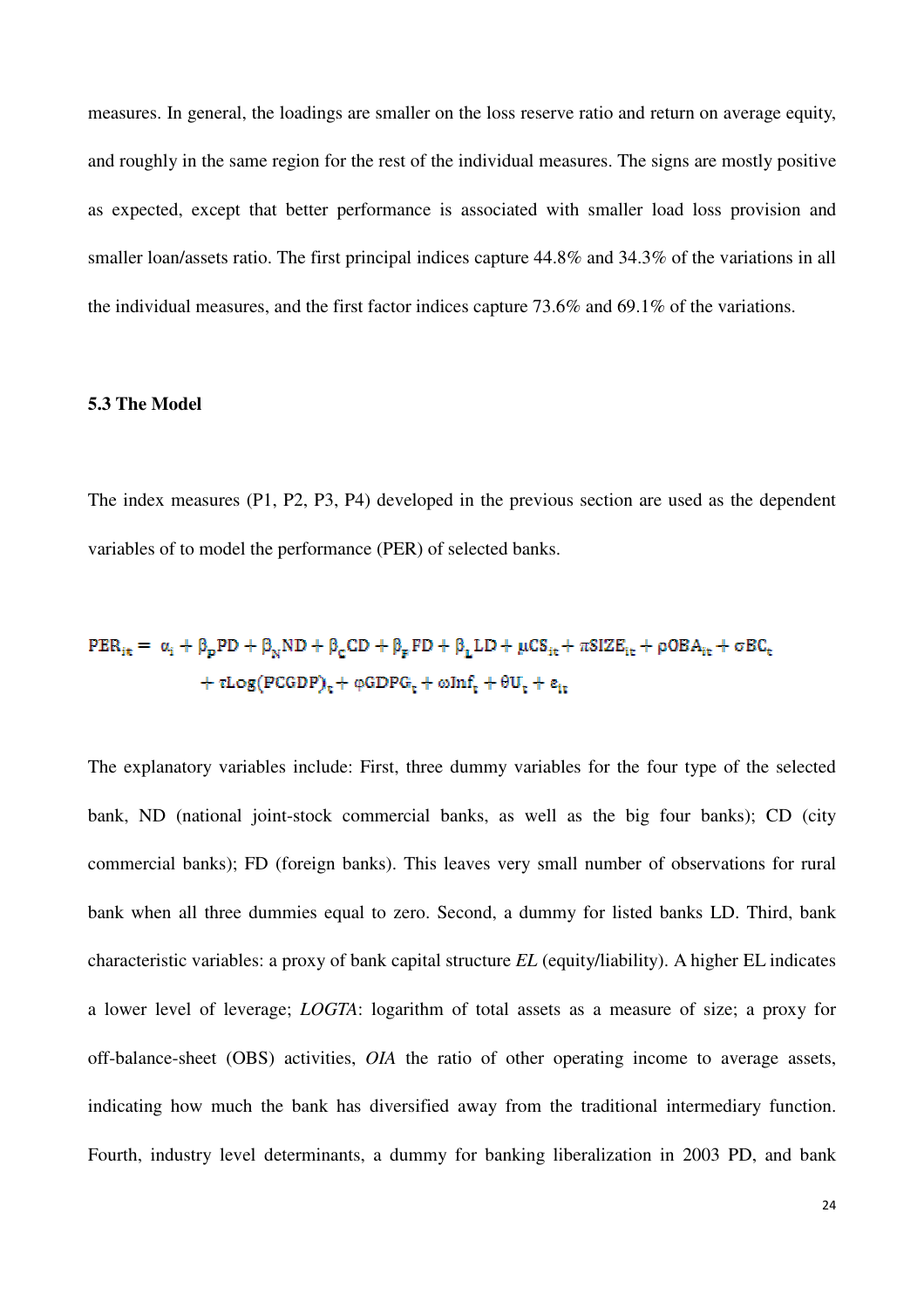concentration ratio BC. Fifth, a vector of macro control variables include: *PCGDP*: log of per capita GDP; *GDPG*: annual real GDP growth rate; *INF*: inflation rate; *U*: unemployment rate. Summary of the explanatory variables are reported in table 4. Also in the model, we have the constant  $\alpha$  and regression error ε.

# **6. Empirical Results**

We now look at the regression results reported in table 5 and 6. The test statistics suggest the models are valid and R-squared (or overall R-squared in Random Effect models) shows that it explains majority part of the variation in the performance indices. In general, the indices P1 and P3 based on all nine individual measures seem identify more significant and convincing results, although the number of observations is less than the regressions with P2 and P4 which has dropped loan loss provision and total capital ratio. The general indications are consistent however, although the significance on a couple of explanatory variables is affected. In addition, pooled OLS coefficients and random effect coefficients appear to have the same signs and are very similar in their magnitude of impact on the performance measures.

The coefficients on the dummy variables CD shows that city banks significantly outperform other banks when performance is measure using the first principal component. Although this significance is not shown against the first factor performance indices, they do not show contradictory evidence either. Foreign banks shows superior performance in one of the regressions (P4, OLS), but this is not at all robust in other regressions, not even the signs. There is some indication that national banks may slightly underperform other bank types, but no significance is found. This is different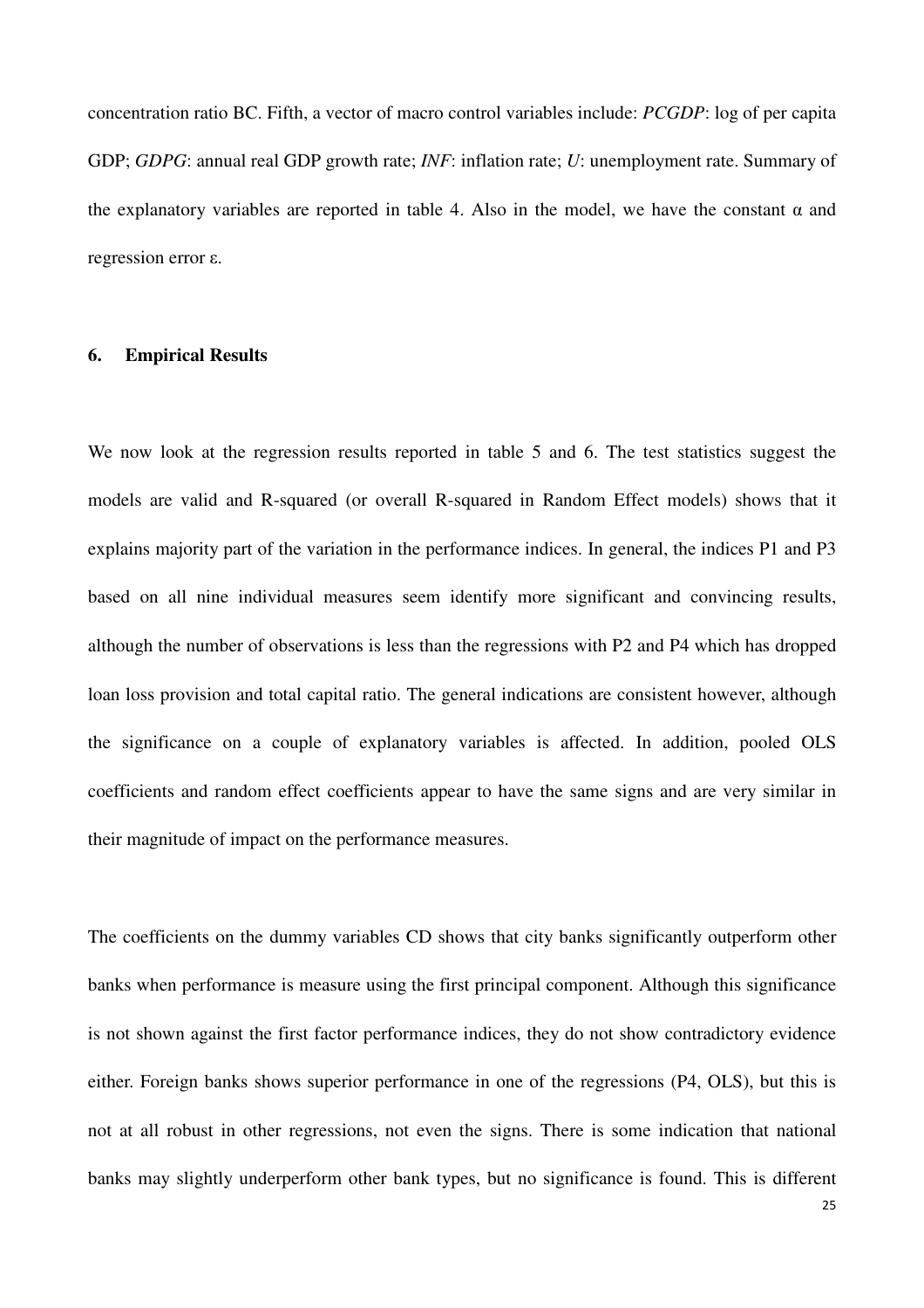with various studies that show the JSCBs do better than SOCBs and CCBs overall (Chen and Shin, 2004; Cousin, 2007; Shih, Zhang & Liu, 2007; Yao et al, 2007; Sun and Chen, 2008). The coefficients on the policy liberalization dummy here may provide very important information for the entire banking sector. While the policy change has allowed foreign bank competitions, it has been promoting better performance of commercial banks in China. The coefficient signs are consistently positive attached on relatively significant numbers, although the exact magnitude is not clear with non-standardized regressions. Given that the sample only covers three years prior to the policy change and six years after the change, this is fairly encouraging. The last dummy variable LD looks at the effect of listing, and the general evidence here suggest listing has a positive effect on the performance of banks, and in one of the regressions this is highly significant. This seems to provide some evidence that support the assertion by Xue (2007), Han (2009) and Peng (2008) that listing can significantly improve the capital adequacy, as well as with findings of Shih, Zhang and Liu (2007) and Wong (2008) that listing makes banks more efficient in improving profit. On the other hand, as Heffernan & Fu (2008) suggest, state subsidies are tailed off after bank shares are listed, and this may have an effect towards the other direction. However, as Lin and Zhang (2006) indicate, some banks might perform better only before being listed not subsequently, because large capital infection was received to move off NPLs prior to listing but tailed off post listing.

Apart from the dummy variables, all three bank level determinants appear to be significant. The capital structure equity-to-liability ratio is consistently positive and significant across eight regressions. This is consistent with the report of Abreu and Mendes (2002) that banks with higher equity ratio tend to be more profitable because they face less bankruptcy costs. Another likely explanation for this can be linked to the study of Sayilgan & Yildirim (2009) that high equity capital

26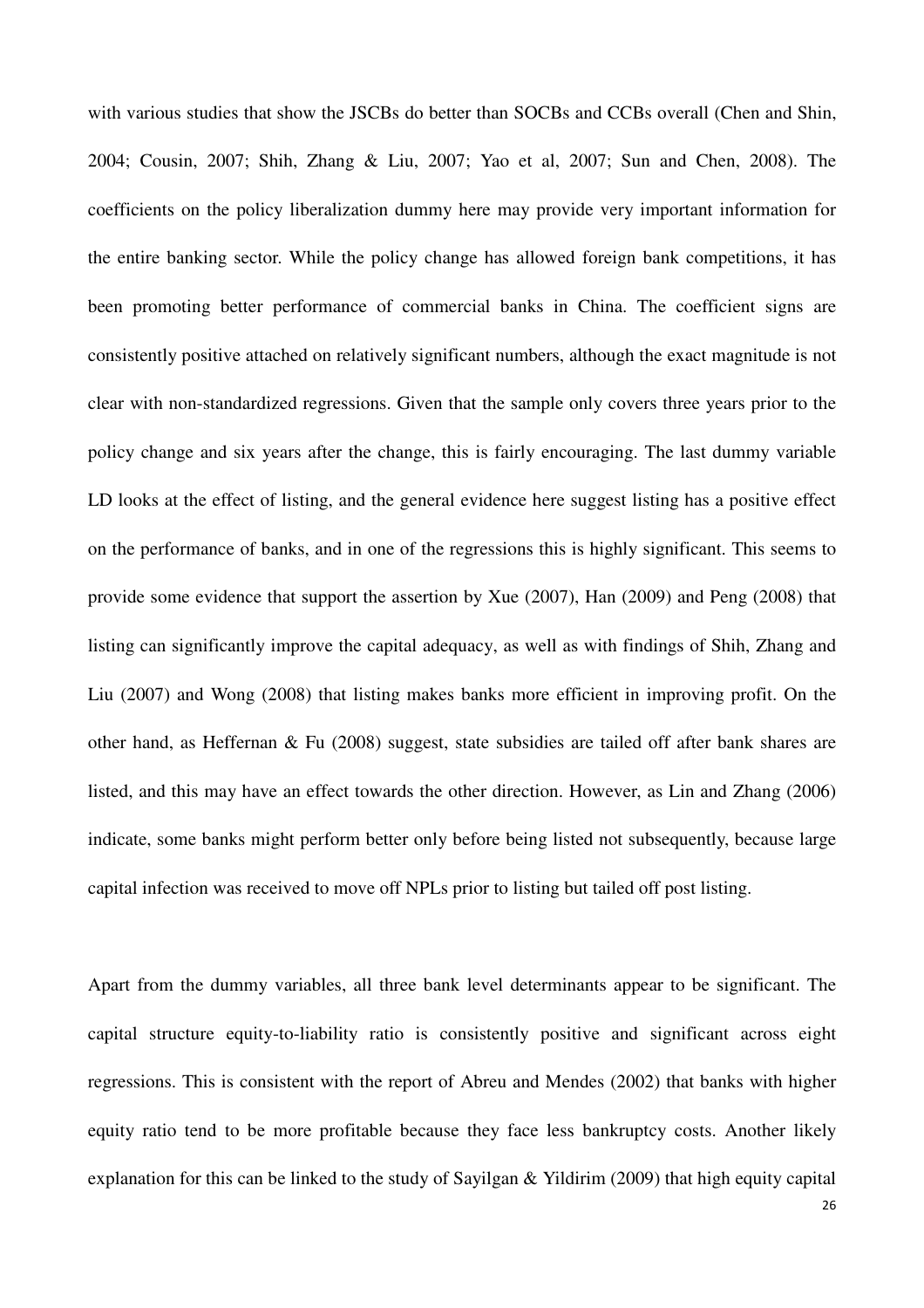ratio can positively affect profitability when the bank is perceived as less risky. In addition, well capitalized banks are also better protected from unexpected losses in their deposit and loan mismatches, therefore should have better capital adequacy and liquidity. Profit from off balance sheet activities seem to have a positive and significant effect on the overall performance measures, obviously by increasing fee-based income in Chinese banks. This is in accordance with Zhong (2007) and Li and Zhang (2008), who claim that OBS activities can be positively related to bank earning ability and profit growth. Moreover, the significance is not always robust, and may reflect the fact that the progress of moving into OBS activities has been relatively slow to date, thus it is not an important factor toward performance yet. However, Heffernan & Fu (2008) also find that interest margins will fall when banks diversify into a wider range of OBS activity. They explain it as that other operating income over assets seems to be less reliable proxy for banks' operational performance in the case of Chinese banks engaging in a wider range of OBS activity. Size seems to be significantly positive factor in regressions with performance indices based on all nine individual measures. However, this is not the case for the random effects results with P4, where we see a negative and significant sign. Zhou and Wong (2008) also suggest that banks with large asset size and poor management quality tend to have narrower interest margins. The overall result is non-conclusive and somewhat in line with the conclusion by Berger et al. (2008) and Yao et al. (2007) that size has little to do with performance in Chinese banks because larger Chinese banks are mainly constituted by those relatively less profitable state owned banks.

The industry and macroeconomic level control variables exhibit signs and coefficients mostly as expected. Bank concentration is in most regressions a positive and highly significant factor. This supports the argument by Molyneux and Thornton (1992) and Athanasoglou, Brissimis, and Delis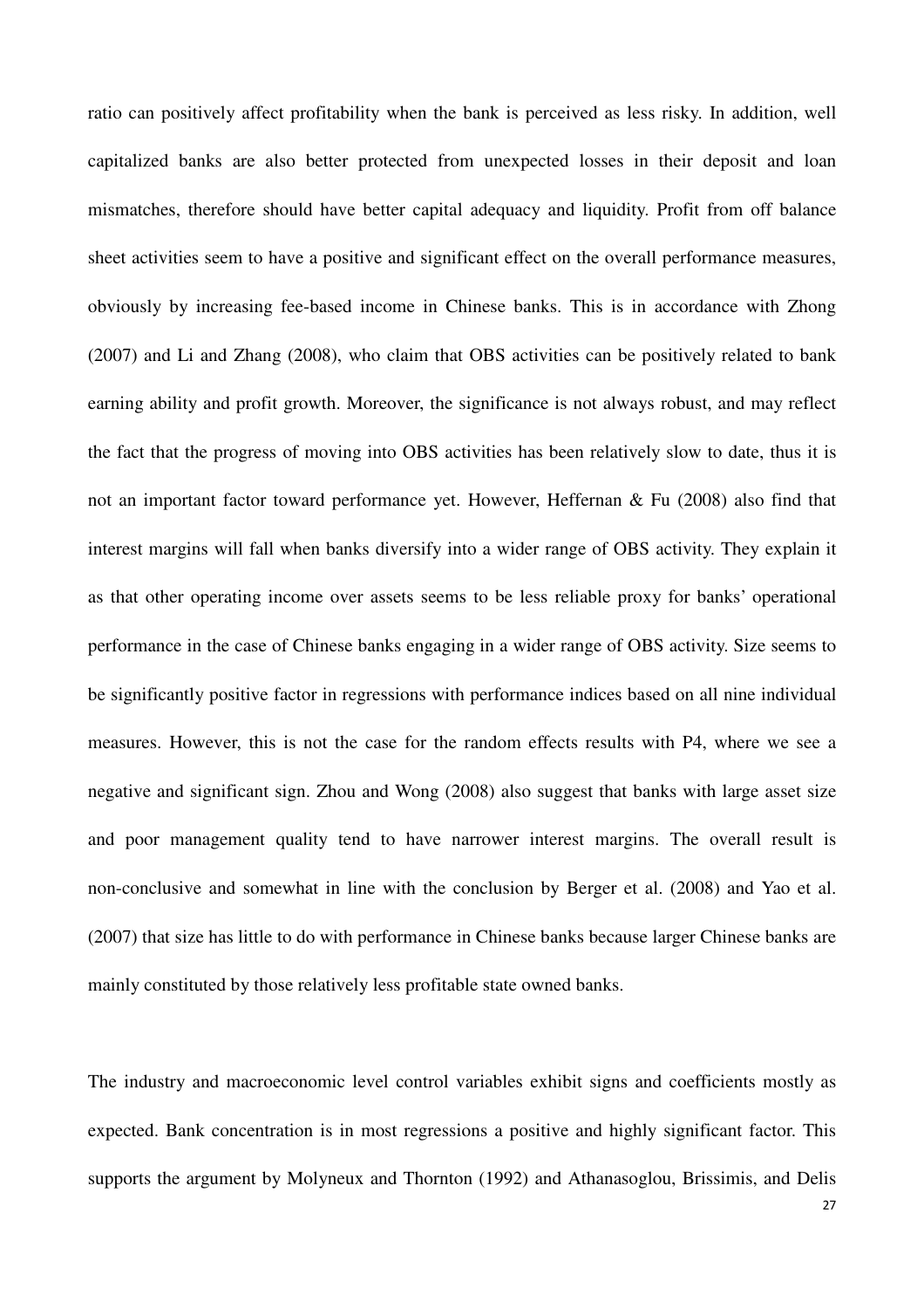(2005), which assert that the more concentrated the market, the greater is the profitability that the players can achieve from higher loan rates and lower deposit rates. Performance of the commercial banks is positively related to higher GDP growth rates and highly significantly positive to per capita GDP, representing an increased demand for banking business in good macroeconomic conditions. Higher inflation has shown a negative partial effect on the performance. Unemployment seems to have the most influential and significantly negative effect on the bank performance indices. Such results are consistent with much of the previous studies (Heffernan & Fu, 2008; Naceur & Goaied, 2005; Abreu and Mendes, 2002).

#### **7. Conclusion**

The Chinese banking sector has gone through a consistent process of the reform which initiated in 2001 after China's WTO entry, includes liberalization of the business to foreign banks, ownership structure changes through privatization and listing bank shares, allowing diversifications into intermediary business beyond the traditional deposit and loan activities. This paper aims to analyse the effect of such reforms and examine bank level, industry level, and macroeconomic level determinants of the performance of the Chinese commercial banks. Our approach incorporates aggregate index measures of bank performance following the typical evaluations systems utilized by the state regulatory agency and much of the international banking industry. The statistics reported on our index measure and the individual measures enable us to relate our results to the existing literature using individual measures. They are also useful when drawing policy implications for both business management and regulatory supervision.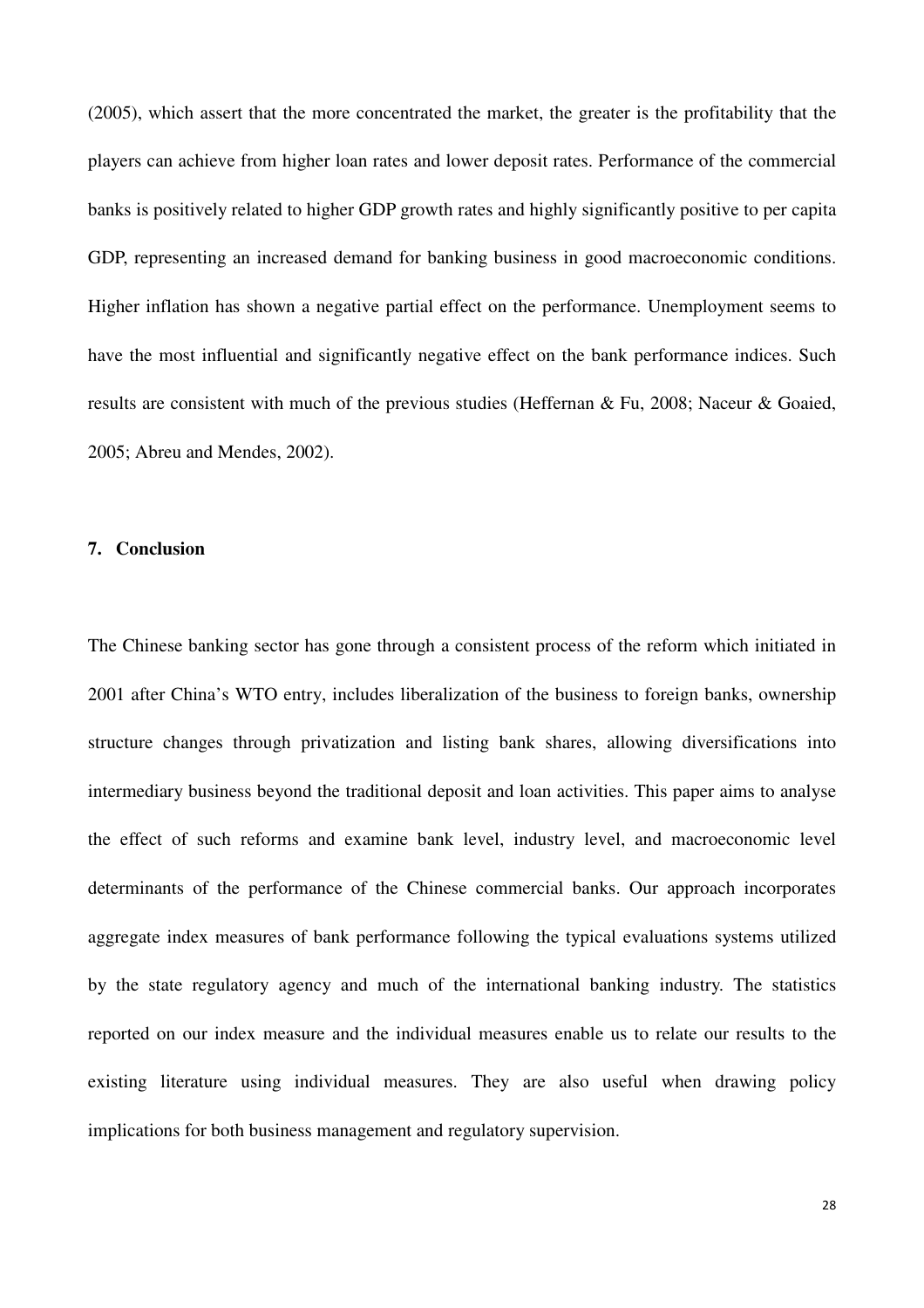In general, our results are fairly robust with OLS and Random-effects panel data models. Our evidence suggests city banks outperform other types of banks, and foreign banks performed quite well. National banks including the Big Four may under-performed other banks in the sample period, but this is not statistically significant. There is some indication that the liberalization of the banking business to foreign banks has led to better performance of the commercial banks, although this is not significant, probably due to the short history examined. Listing has significantly promoted better performance of the banks. At bank level, larger size, lower financial leverage, and more significant off-balance sheet activities are associated with better overall performance. Industry level control variable suggest that a more concentrated banking sector is related to significantly better commercial bank performance due to less competition. Macroeconomic control variables show that banks perform better when GDP growth rate and per capita GDP is higher, and when inflation and unemployment is lower. These results are consistent with our expectation and much of the literature reviewed in earlier sections. This round of banking sector reforms is still evolving and much more changes are to be expected, perhaps a longer record of historical data in the future can provide us with more convincing and statistically significant results in our favour.

### **Reference** (incomplete)**:**

Abreu, M. and Mendes, V (2002) 'Commercial Bank Interest Margins and Profitability: Evidence From E.U Countries', *Porto Working paper series*.

Alger, G and Alger, I (1999) *Liquid Assets in Banks: Theory and Practice.* Boston College Working Papers in Economics pp.446.

Asteriou, D and Hall, SG (2007) *Applied Econometrics-A Morden Approach*, PALGRAVE MACMILLAN, New York.

Athanasoglou, PP, Brissimis, SN AND Delis, MD (2005) 'Bank-Specific Industry-Specific and Macroeconomic Determinant of Bank Profitability', *Bank of Greece Working Papers No.25.*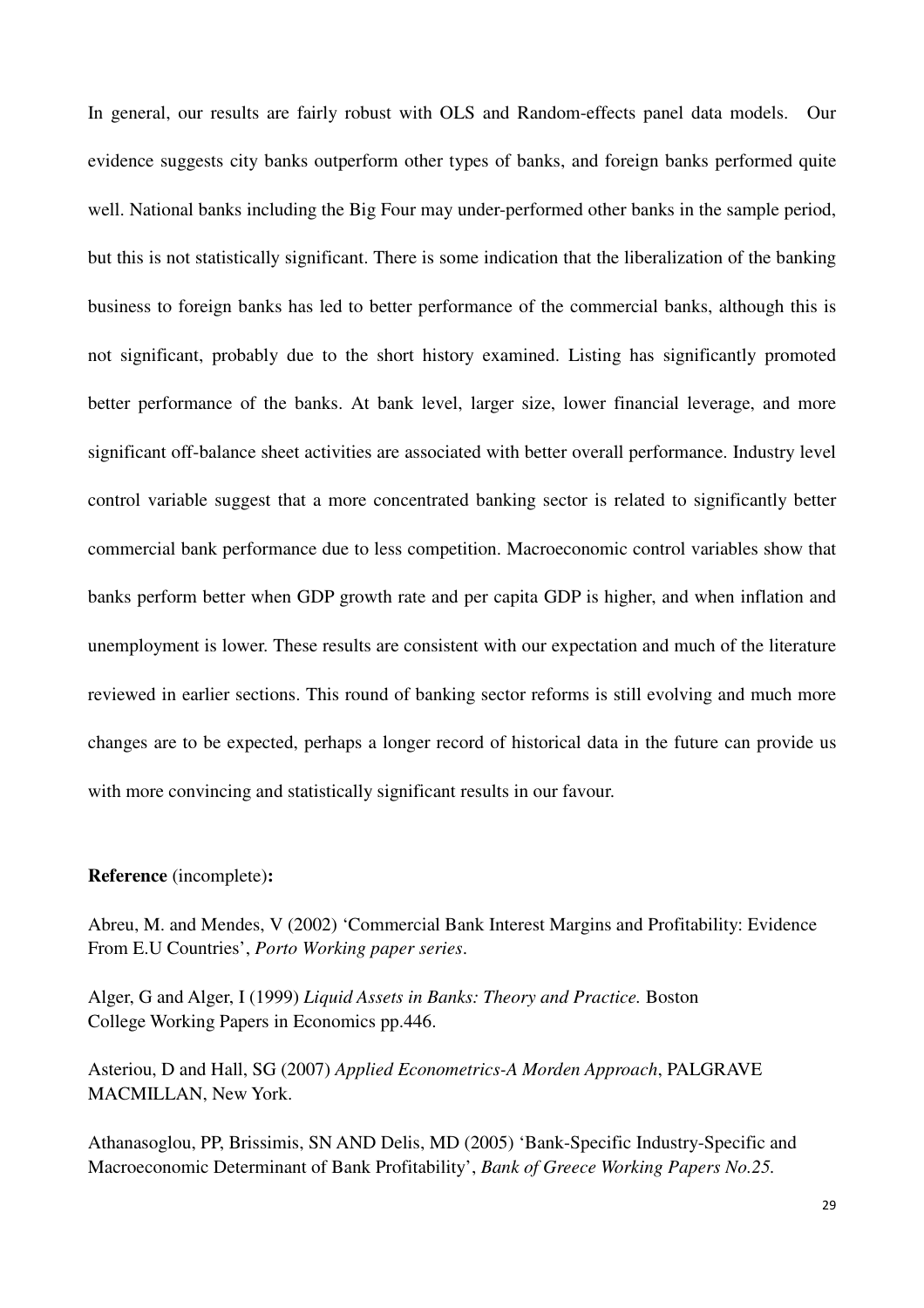Athanasoglou, PP, Delis, MD and Staikouras, CK (2006) 'Determinants of Bank Profitability in the South Eastern European Region', *Journal of Financial Decision Making, Vol. 2, pp. 1-17.*

Ayadi, R and Pujals, G (2005) 'Banking Mergers and Acquisitions in the EU: Overview, Assessment and Prospects', *paper presented at the European Money and Finance Forum, Vienna.*

Bao, J and Yin, C (2005) Business *Operation and Management of Commercial Banks*, Posts &Telecom Press.

Beck, T, Demirgüç-Kunt, A and Levine, R(2000), "A New Database on Financial Development and Structure," World Bank Economic Review 14, 597-605.

Beckmann, R (2007) 'Profitability of Western European Banking Systems: Panel Evidence on Structural and Cyclical Determinants', *Deutsche Bundesbank, Research Centre, Discussion Paper Series 2: Banking and Financial Studies, No. 2007,17.*

Berger, AN and Bonaccorsi di Patti, E (2003) 'Capital Structure and Firm Performance: A New Approach to Testing Agency Theory and an Application to the Banking Industry', *FEDS Working Paper No. 2002-54.*

Berger, AN, Hasan, I and Zhou, M (2006) 'Bank Ownership and Efficiency in China: What Will Happen in the World's Largest Nation?', *Journal of Banking & Finance, vol.33, 01/2009, pp.113-130.*

Bonin, J, Wachtel, P and Hasan, I (2004) 'Bank Performance, Efficiency and Ownership in Transitition Countries', *Journal of Banking & Finance, vol.29, 01/2005, pp.31-53.*

Brealey, RA, Myers, SC and Allen, F (2006) *Corporate Finance*, 3rd edn, McGraw-Hill Irwin, New York.

Brickwork, (2009) *Rating Criteria for Finance Sector.* Retrieved July 20, 2009, from http://www.brickworkratings.com/criteria-finance-sector.html

CBRC 2007 Annual Report (2007) 'Development of China's Banking Industry'. Retrieved August 20, 2009, from http://zhuanti.cbrc.gov.cn/subject/subject/nianbao2007/english/ywqb.pdf

CBRC 2006 Annual Report (2006) 'Development of China's Banking Industry'.

Chami, R and Cosimano, TF (2003) *The Nature of Capital Adequacy Constraints Under the Basel Accord.*

Chen, C and Shin, H (2004) *Banking and Insurance in New China*, Edward Elgar Publishing Limited, Cheltenham.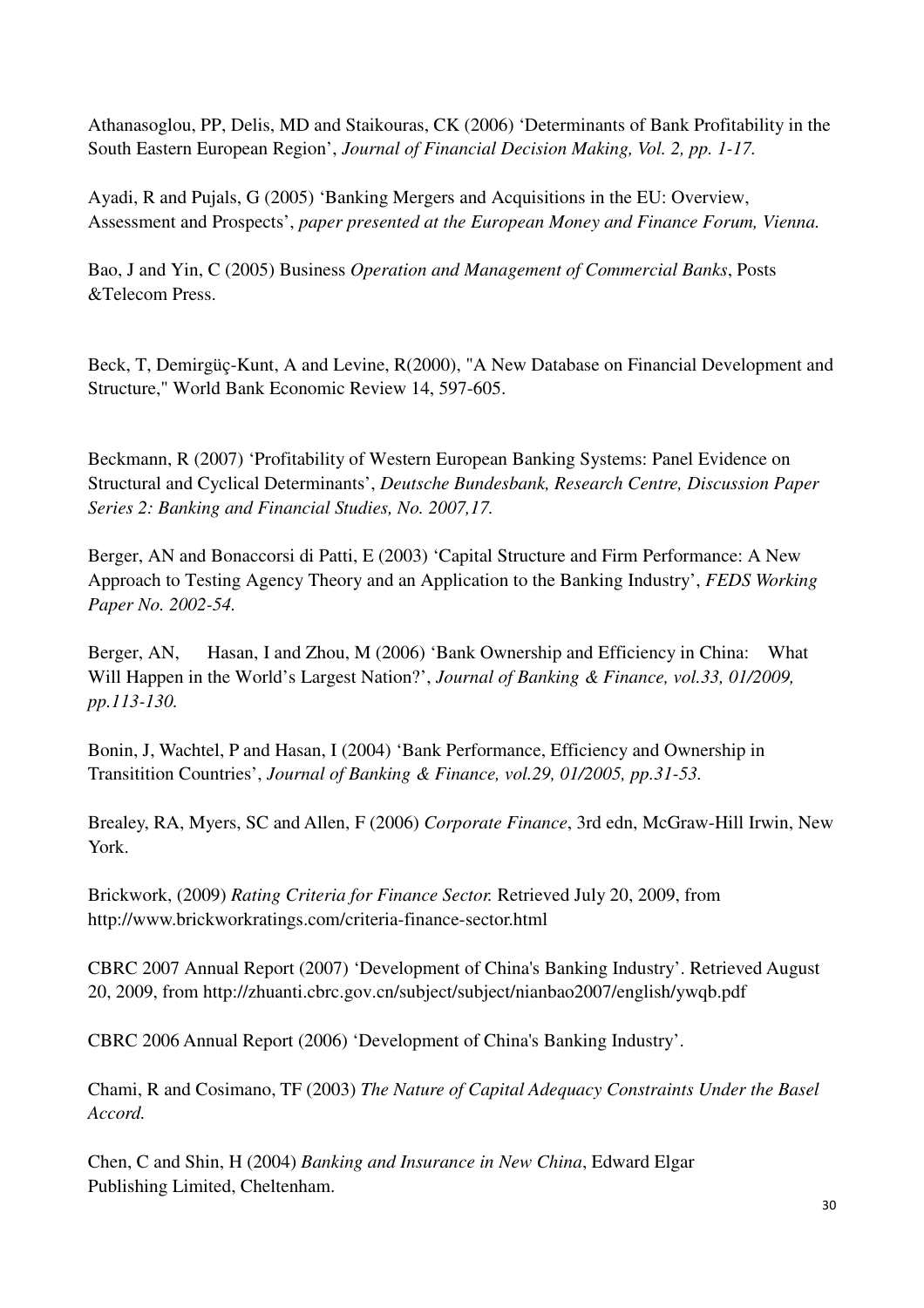Chirwa, E.W. (2003), "Determinants of Commercial Banks' Profitability in Malawi: A Cointegration Approach", *Applied Financial Economics*, 13(8), 565–577.

Cousin, V (2007) *Banking in China*, Palgrave Macmillan, London.

Deutsche Bank Research (2006) 'China's banking sector: Ripe for the next stage?',

Dougherty, C (2007) *Introduction to Econometrics,* 3rd edn, Oxford University Press, New York.

Fan, D (2007) 'Research on the Capital Adequacy of Chinese Listed Banks', *Finance and Accounting Monthly, 10/2007.*

Fu, X and Heffernan, S (2005) 'China: The Effects of Bank Reform on Structure and Performance', Cass Business School Faculty of Finance, Working Paper No. WP-FF-19-2005.

García-Herrero, A, Gavilá, S and Santabárbara, D. (2006), 'China's Banking Reform: An Assessment of Its Evolution and Possible Impact', *Economic Studies, vol. 52, 2/2006, pp. 304–363*.

García-Herreroa, A, Gaviláb, S and Santabárbara, D (2009) 'What explains the low profitability of Chinese Banks?' *Banco de Espana Working Paper No. 0910.* Retrieved August 10, 2009, from SSRN.

Goddard, JA, Molyneux, P and Wilson, JOS (2004) 'The Profitability of European Banks: A Cross-Sectional and Dynamic Panel Analysis', *Manchester School, Vol. 72, No. 3, pp. 363-381.*

Grigorian, DA and Manole, V (2002) 'Determinants of Commercial Bank Performance in Transition: An Application of Data Envelopment Analysis', *World Bank Policy Research Working Paper No. 2850.*

Gujarati, DN (2003) Basic *Econometrics,* 4th ed., McGraw-Hill, London.

Han, M (2009) 'Analysis of the Determinants of Bank Capital Adequacy' *CO-Operative Economy & Science, vol.365, 3/2009, pp.73-74.*

Heffernan, SA and Fu, M (2008) 'The Determinants of Bank Performance in China', working paper.

Hua, C (2006) 'Effectiveness Analysis of Capital Adequacy Regulation in China', *East-West Centre Working Papers No.24.*

Hutchison, D and Cox, RAK (2006) 'The Causal Relationship between Bank Capital and Profitability', working paper.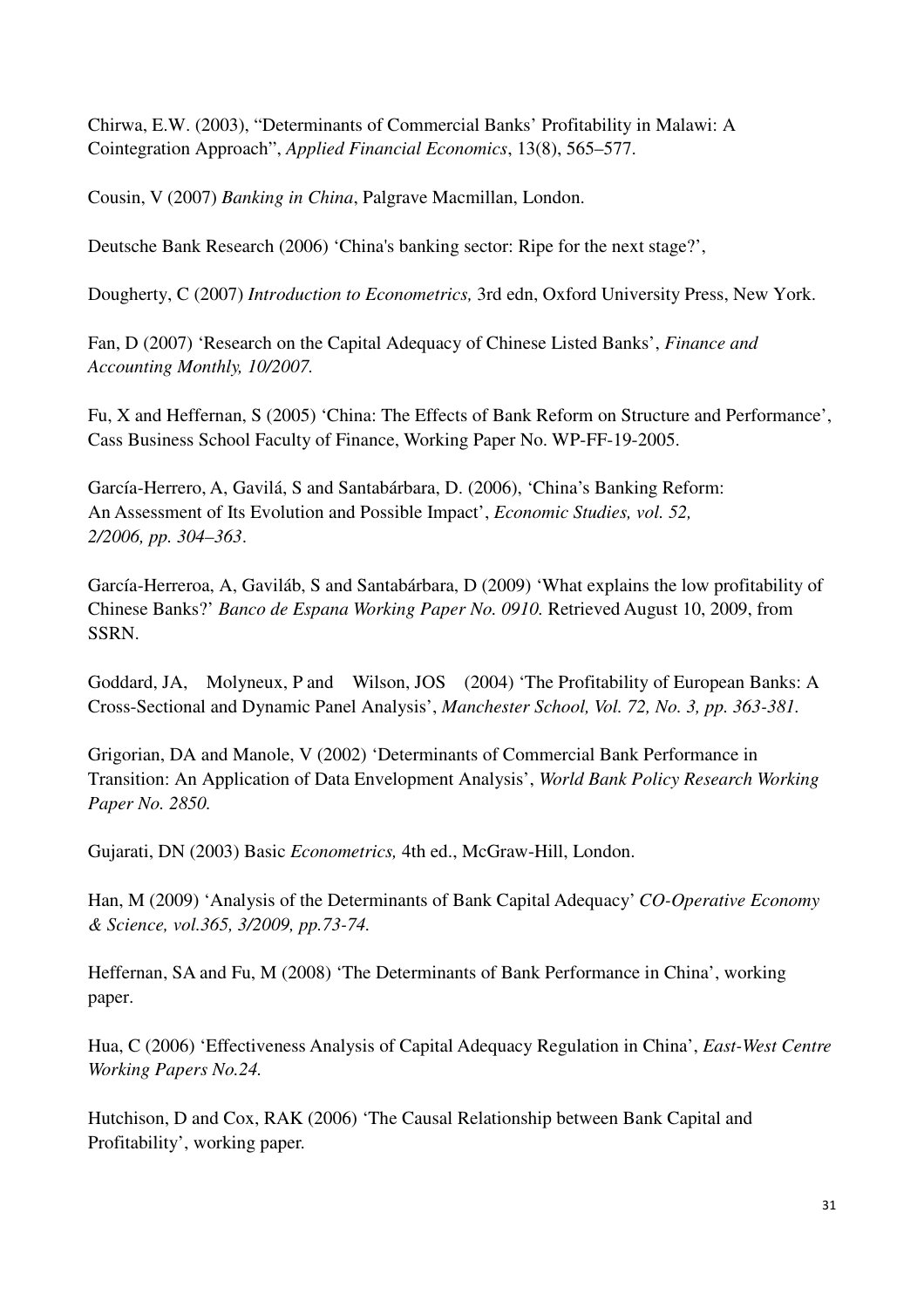Ioannidis, C, Pasiouras, F and Zopounidis, C (2009) 'Assessing Bank Soundness with Classification Techniques', *University of Bath School of Management Working Paper Series 2009.04.*

Laurenceson, J and Zhao, Y (2008) 'Efficiency Amongst China's Banks: A DEA Analysis Five Years after WTO Entry', *East Asia Economic Research Group Discussion Paper No.16, June 2008.*

Li, W and Zhang, Y (2008) 'Analysis on the Determinants of Profitability Growth of Chinese Listed Banks in 2008'*, West China Finance, no.5, 05/2008, pp.16-17.*

Lin, X and Zhang, Y (2009) 'Bank ownership reform and bank performance in China', *Journal of Banking & Finance, no.33, pp.20–29*.

Liu, S, Wu, Y and Liu, Z (2006) 'The Lessons Learnt from the Development and Reform of China's Banking Sector', *BIS Papers No. 28.*

Luo, P (2003) *Challenges for China's Banking Sector and Policy Responses.* IMF working paper.

Molyneux, P. and Seth, R (1998), 'Foreign Banks, Profits, and Commercial Credit Extensions in the United States', *Applied Financial Economics*, 8, 533-539.

Molyneux P. and Thornton, J (1992) 'The determinants of European bank profitability: A note', *Journal of Banking and Finance, Vol. 16: 1173-1178*.

Naceur, S.B. and Goaied, M (2005) 'The Determinants of Commercial Bank Interest Margin and Profitability: Evidence from Tunisia', working paper.

Peng, L (2008) 'Analysis on the Capital Adequacy Ratio of Listed Bank in China', *China Collective Economy, 02/2008, pp.101-102.*

Petkova, I (2008) *The Financial Sector of China.* Working paper.

Podpiera, R (2006) 'Progress in China's Banking Sector Reform: Has Bank Behavior Changed?'*, IMF Working Paper, Vol. , pp. 1-25.* 

Pogson, K (2007) 'Riding the Chinese Banking Dragon', Cross Currents, Issue 29,Spring 2007. Retrieved July 20, 2009, from

Pratomo, WA and Ismail, AG (2006) 'Islamic Bank Performance and Capital Structure", *University Library of Munich, Germany, MPRA Paper No. 6012.*

Sayilgan,G and Yildirim, O (2009) 'Determinants of Profitability in Turkish Banking Sector: 2002-2007'*, International Research Journal of Finance and Economics, Issue 28 (2009).*

Shih, V, Zhang, Q and Liu, M (2007) 'Comparing the Performance of Chinese Banks: A Principal Component Approach', *China Economic Review*, 18, 1, p15-34.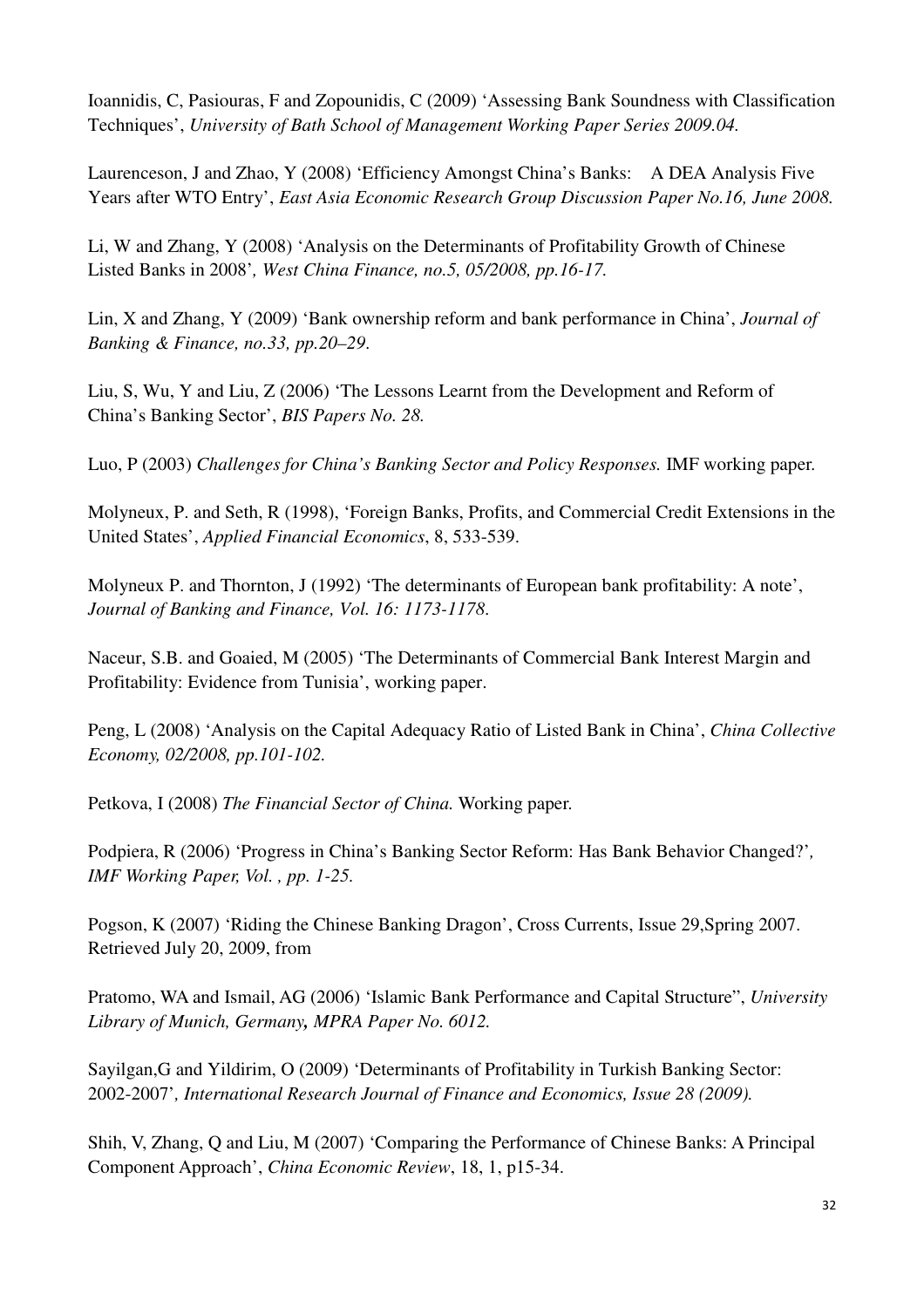Shirai, S (2002) 'Banking Sector Reforms in the Case of the People's Republic of China-Progress and Constraint', working paper.

Sun, X and Chen, J (2008) 'Analysis on and Policy Suggestions for Profitability of Listed Joint-Stock Commercial Banks in China', *Modern Economics, vol.7, no. 80, pp.75-77.*

Tan, D (2003) 'EVA – New Performance Standards for Listed Banks', Finance & Economics, Supplement 05/2003.

Treasurytoday (2006) "Basel II", China *Quarterly Review – Quarter Two 2006.* 

Wang, X and Zhu, J (2008) 'The Empirical Analysis of the Determinant Factors on the Capital Structure of Listed Banks in China', *Market Modernization, no.645, 7/2008.*

Williams, B (2003) 'Domestic and International Determinants of Bank Profit: Foreign banks in Australia'*, Journal of Banking & Finance, vol. 27, 06/2003, pp. 1185-1210.*

Wong, J, Fong, T, Wong, E and Choi, K (2007) 'Determinants of the Performance of Banks in Hong Kong', *Hong Kong Monetary Authority Working Papers No. 0706.*

*Xue, H (2007) 'Analysis of Practical Examples about the Causes of Chinese Bank Listing',*  Technology& Economy in Areas of Communications, no.40, pp. 116-117.

Yao, S, Jiang, C, Feng, G and Willenbockel, D (2007) 'On the Efficiency of Chinese Banks And WTO Challenges', working paper.

Zhong, Y (2007) *Bank Management*, South China University of Technology Press,

Zhou, K and Wong, MCS (2008) 'The Determinants of Net Interest Margins of Commercial Banks in Mainland China', *Emerging Markets Finance and Trade Emerging Markets Finance and Trade, September-October 2008, v. 44, iss. 5, pp. 41-53.*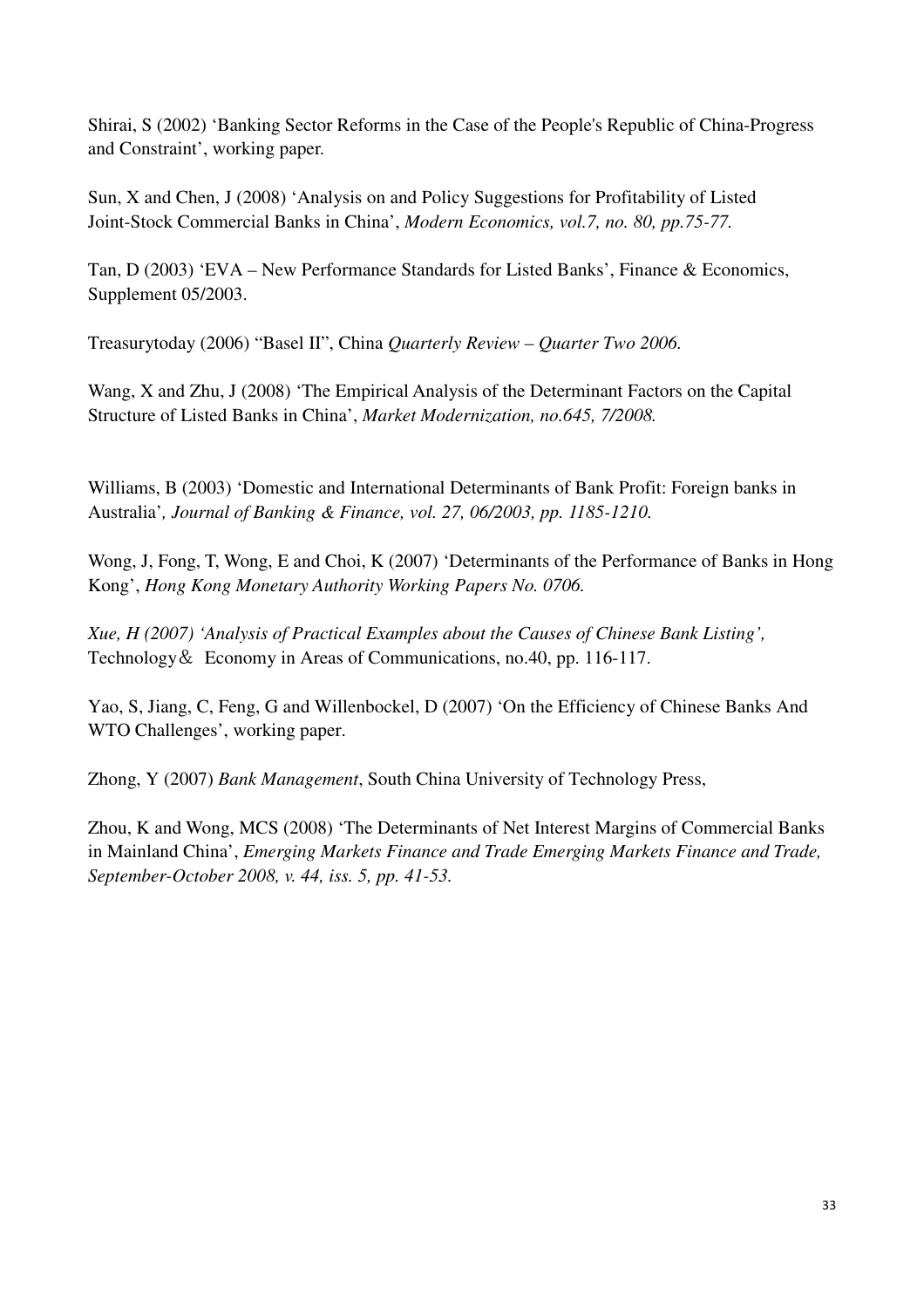| <b>Table 1: Bank Performance Measures</b>         |       |           |           |        |  |  |
|---------------------------------------------------|-------|-----------|-----------|--------|--|--|
| <b>Performance Measures</b>                       | Mean  | Std. Dev. | Min       | Max    |  |  |
| Loan loss reserve/Gross loans                     | 2.35  | 2.30      | 0.00      | 22.02  |  |  |
| Loan loss provision/Net interest revenue          | 21.33 | 20.51     | $-152.56$ | 163.16 |  |  |
| Total capital ratio $(\%)$                        | 14.34 | 31.21     | $-1.50$   | 380.80 |  |  |
| Equity/Net loans $(\%)$                           | 18.03 | 50.53     | $-26.86$  | 713.95 |  |  |
| Net interest margin $(\%)$                        | 2.60  | 0.94      | 0.42      | 6.68   |  |  |
| Return on average assets $(\% )$                  | 0.69  | 0.64      | $-1.39$   | 8.58   |  |  |
| Return on average equity $(\%)$                   | 12.25 | 14.30     | $-193.90$ | 82.35  |  |  |
| Net loan/Total assets $(\%)$                      | 53.69 | 10.97     | 9.08      | 88.15  |  |  |
| Liquid assets/deposit & short-term funding $(\%)$ | 27.10 | 39.23     | 5.41      | 671.43 |  |  |

| <b>Table 2: Pairwise Correlations of The Performance Measures</b> |            |            |            |            |            |             |             |              |            |
|-------------------------------------------------------------------|------------|------------|------------|------------|------------|-------------|-------------|--------------|------------|
|                                                                   | <b>LLR</b> | <b>LLP</b> | <b>TCR</b> | <b>ENL</b> | <b>NIM</b> | <b>ROAA</b> | <b>ROAE</b> | <b>NLTA</b>  | <b>LIQ</b> |
| <b>LLR</b>                                                        | 1          |            |            |            |            |             |             |              |            |
| <b>LLP</b>                                                        | 0.064      | 1          |            |            |            |             |             |              |            |
| <b>TCR</b>                                                        | $-0.034$   | $-0.419$   | 1          |            |            |             |             |              |            |
| <b>ENL</b>                                                        | 0.035      | $-0.412$   | 0.976      | 1          |            |             |             |              |            |
| <b>NIM</b>                                                        | 0.124      | $-0.129$   | 0.197      | 0.167      |            |             |             |              |            |
| <b>ROAA</b>                                                       | $-0.049$   | $-0.506$   | 0.667      | 0.569      | 0.35       | 1           |             |              |            |
| <b>ROAE</b>                                                       | $-0.086$   | $-0.093$   | $-0.042$   | $-0.08$    | 0.132      | 0.292       | 1           |              |            |
| <b>NLTA</b>                                                       | $-0.112$   | $-0.032$   | $-0.475$   | $-0.36$    | 0.271      | $-0.156$    | $-0.068$    | $\mathbf{1}$ |            |
| LIQ                                                               | 0.262      | $-0.304$   | 0.89       | 0.754      | 0.132      | 0.307       | $-0.058$    | $-0.349$     | 1          |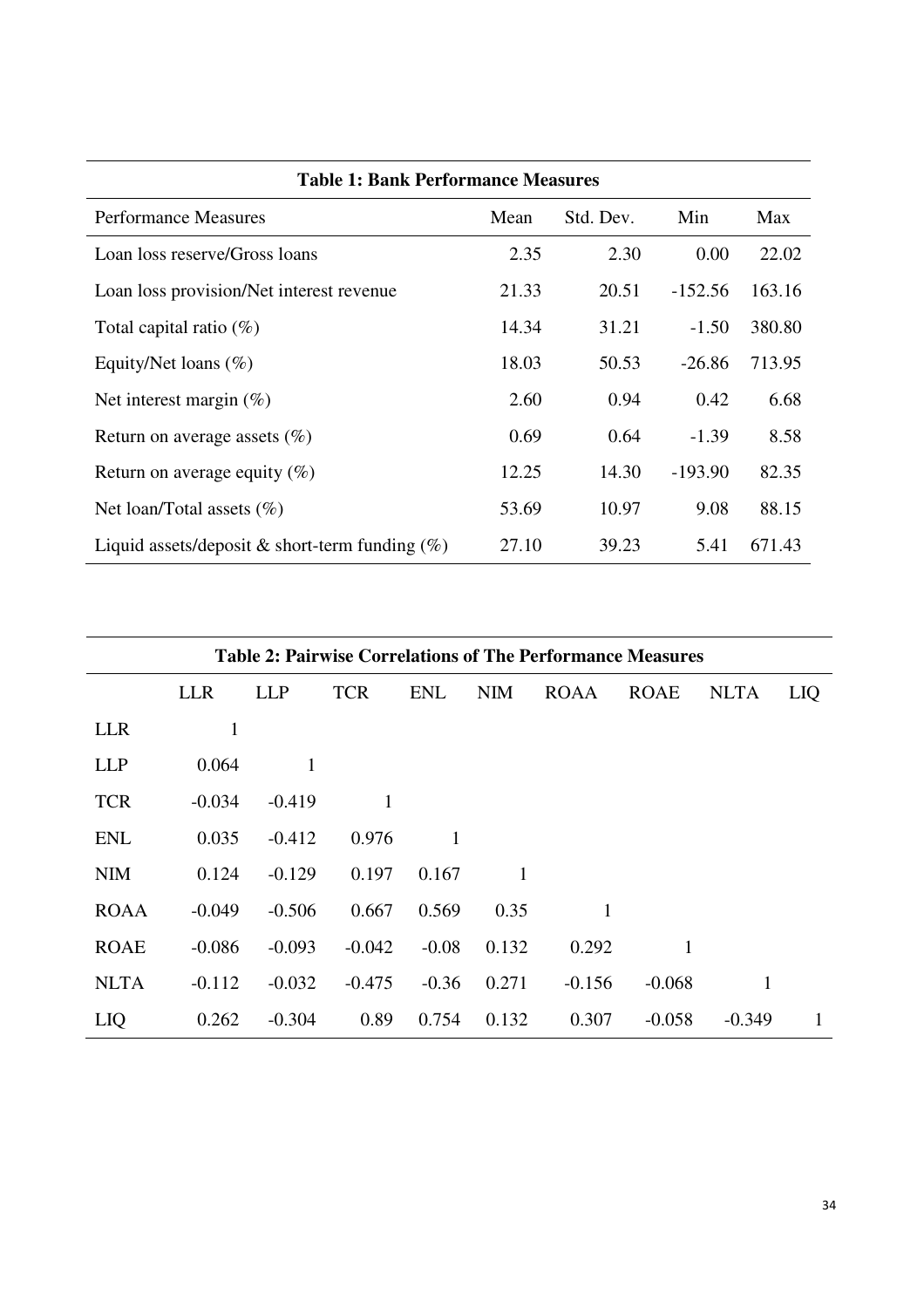| <b>Table 3: Bank Performance Indices</b>          |                |                |                |           |  |  |
|---------------------------------------------------|----------------|----------------|----------------|-----------|--|--|
| <b>Performance Measures</b>                       | P <sub>1</sub> | P <sub>2</sub> | P <sub>3</sub> | <b>P4</b> |  |  |
| Loan loss reserve/Gross loans                     | 0.0335         | 0.1371         | 0.0149         | 0.0645    |  |  |
| Loan loss provision/Net interest revenue          | $-0.2877$      |                | $-0.0287$      |           |  |  |
| Total capital ratio $(\%)$                        | 0.4718         |                | 0.3719         |           |  |  |
| Equity/Net loans $(\%)$                           | 0.4717         | 0.5849         | 0.3690         | 0.5930    |  |  |
| Net interest margin $(\%)$                        | 0.1434         | 0.2128         | 0.0027         | 0.0449    |  |  |
| Return on average assets $(\%)$                   | 0.4140         | 0.4539         | 0.1916         | 0.1579    |  |  |
| Return on average equity $(\%)$                   | 0.0435         | 0.0604         | 0.0460         | 0.0693    |  |  |
| Net loan/Total assets $(\%)$                      | $-0.2787$      | $-0.3117$      | $-0.0097$      | $-0.0458$ |  |  |
| Liquid assets/deposit & short-term funding $(\%)$ | 0.4473         | 0.5356         | 0.1011         | 0.2514    |  |  |
| Proportion $(\%)$                                 | 44.8           | 34.3           | 73.6           | 69.1      |  |  |
| Number of Obs.                                    | 303            | 459            | 303            | 459       |  |  |

| <b>Table 4: Explanatory Variables</b>        |       |           |          |        |  |  |
|----------------------------------------------|-------|-----------|----------|--------|--|--|
| Variables                                    | Mean  | Std. Dev. | Min      | Max    |  |  |
| Equity/Liability $(\%)$                      | 12.49 | 41.40     | $-12.06$ | 682.96 |  |  |
| Log(total assets)                            | 4.68  | 0.88      | 2.76     | 6.94   |  |  |
| Other operating income/Average assets $(\%)$ | 0.43  | 0.49      | $-3.36$  | 4.00   |  |  |
| Bank concentration $(\%)$                    | 0.67  | 0.05      | 0.59     | 0.77   |  |  |
| Log(per capita GDP)                          | 4.14  | 0.14      | 3.90     | 4.36   |  |  |
| GDP growth rate                              | 10.38 | 1.47      | 8.30     | 13.00  |  |  |
| Inflation                                    | 2.37  | 2.02      | $-0.77$  | 5.86   |  |  |
| Unemployment                                 | 4.04  | 0.29      | 3.10     | 4.30   |  |  |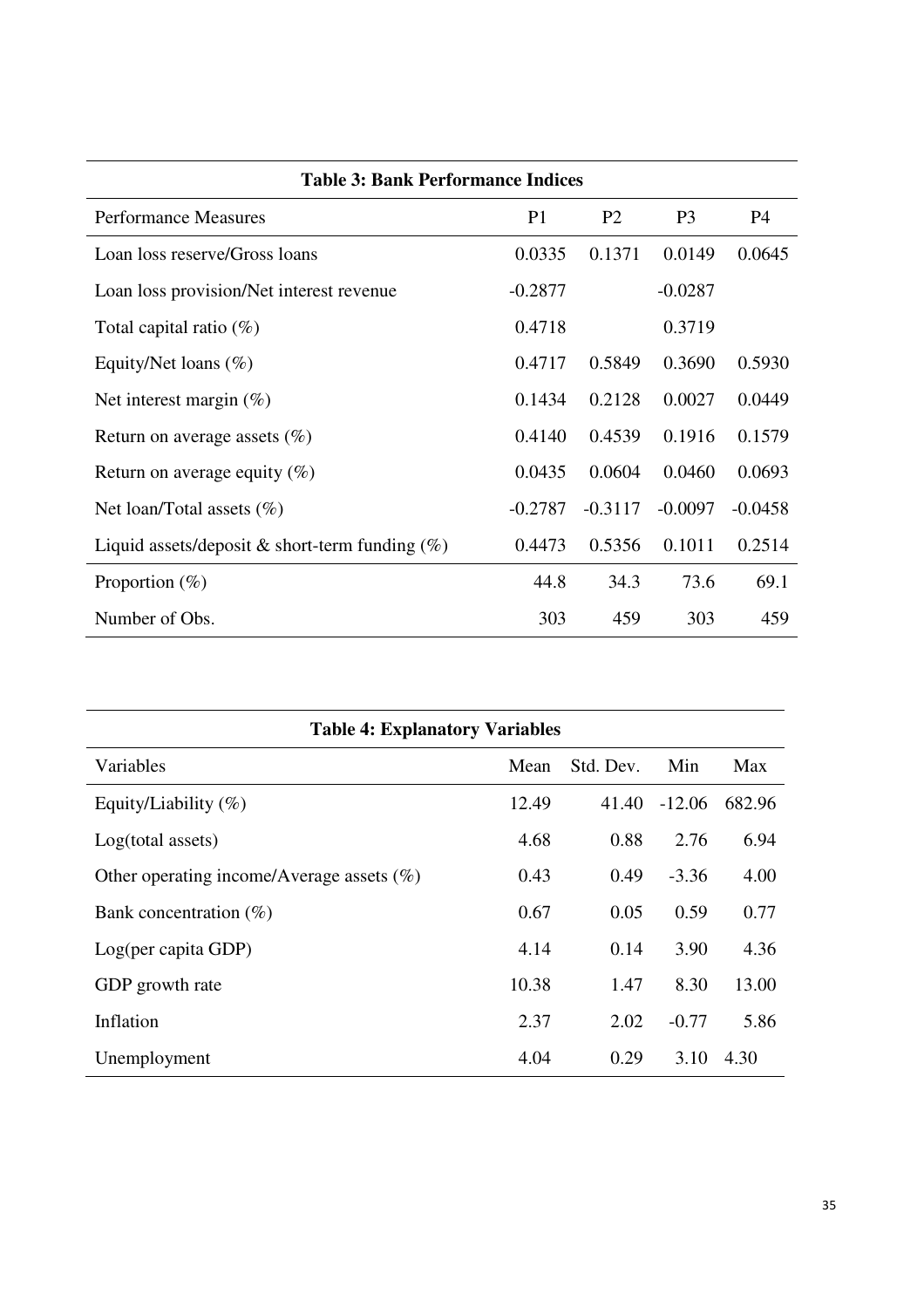| <b>First Principal Component Index</b>       | P <sub>1</sub> | P <sub>1</sub> | P2           | P <sub>2</sub> |
|----------------------------------------------|----------------|----------------|--------------|----------------|
| Method                                       | <b>OLS</b>     | RE             | <b>OLS</b>   | RE             |
| Liberalization Policy                        | 0.381          | 0.328          | 0.212        | 0.201          |
|                                              | (0.89)         | (0.86)         | (0.63)       | (0.80)         |
| National Bank                                | $-0.114$       | $-0.115$       | $-0.275$     | 0.137          |
|                                              | $(-0.52)$      | $(-0.39)$      | $(-1.24)$    | (0.38)         |
| <b>City Bank</b>                             | $0.422***$     | $0.396**$      | $-0.022$     | $-0.163$       |
|                                              | (2.72)         | (2.16)         | $(-0.12)$    | $(-0.67)$      |
| Foreign Bank                                 | $-0.193$       | $-0.158$       | 0.360        | $-0.322$       |
|                                              | $(-0.59)$      | $(-0.33)$      | (1.26)       | $(-0.86)$      |
| <b>Listed Bank</b>                           | 0.119          | $-0.054$       | $0.153*$     | $-0.053$       |
|                                              | (1.18)         | $(-0.42)$      | (1.89)       | $(-0.46)$      |
| Equity/Liability                             | $0.117***$     | $0.113***$     | $0.023***$   | $0.026***$     |
|                                              | (8.48)         | (5.50)         | (5.74)       | (6.40)         |
| Log(Total assets)                            | $0.276***$     | 0.261          | 0.008        | $-0.320*$      |
|                                              | (2.70)         | (1.53)         | (0.11)       | $(-1.77)$      |
| Other operating income/Average assets $(\%)$ | $0.360**$      | $0.409*$       | 0.070        | 0.125          |
|                                              | (1.95)         | (1.83)         | (0.40)       | (0.63)         |
| Bank concentration $(\%)$                    | 4.764**        | 4.960**        | 2.406        | 2.905**        |
|                                              | (2.23)         | (2.52)         | (1.01)       | (1.98)         |
| Log(per capita GDP)                          | 1.757**        | 1.993**        | 3.091***     | 3.911***       |
|                                              | (2.11)         | (2.38)         | (3.99)       | (6.55)         |
| GDP growth rate                              | 0.068          | 0.070          | $-0.009$     | 0.012          |
|                                              | (1.15)         | (1.34)         | $(-0.15)$    | (0.36)         |
| Inflation                                    | $-0.061$       | $-0.063$       | $-0.042$     | $-0.052$       |
|                                              | $(-1.06)$      | $(-1.13)$      | $(-0.69)$    | $(-1.35)$      |
| Unemployment                                 | $-0.479$       | $-0.498$       | $-0.740***$  | $-0.508***$    |
|                                              | $(-1.16)$      | $(-1.33)$      | $(-2.88)$    | $(-2.88)$      |
| Constant                                     | $-12.024***$   | $-12.917***$   | $-11.730***$ | $-15.086***$   |
|                                              | $(-2.65)$      | $(-2.94)$      | $(-2.92)$    | $(-5.69)$      |
| Obs.                                         | 303            | 303            | 459          | 459            |
| F-stat                                       | 15.79***       |                | 16.83***     |                |
| Wald $chi2(8)$                               |                | 166.58***      |              | 413.64***      |
| R-squared                                    | 83.04          | 83.49          | 51.40        | 49.33          |

**Table 5: Determinants of Bank Performance** 

\*Indicates 10% significance, \*\* 5%, and \*\*\*1% significance.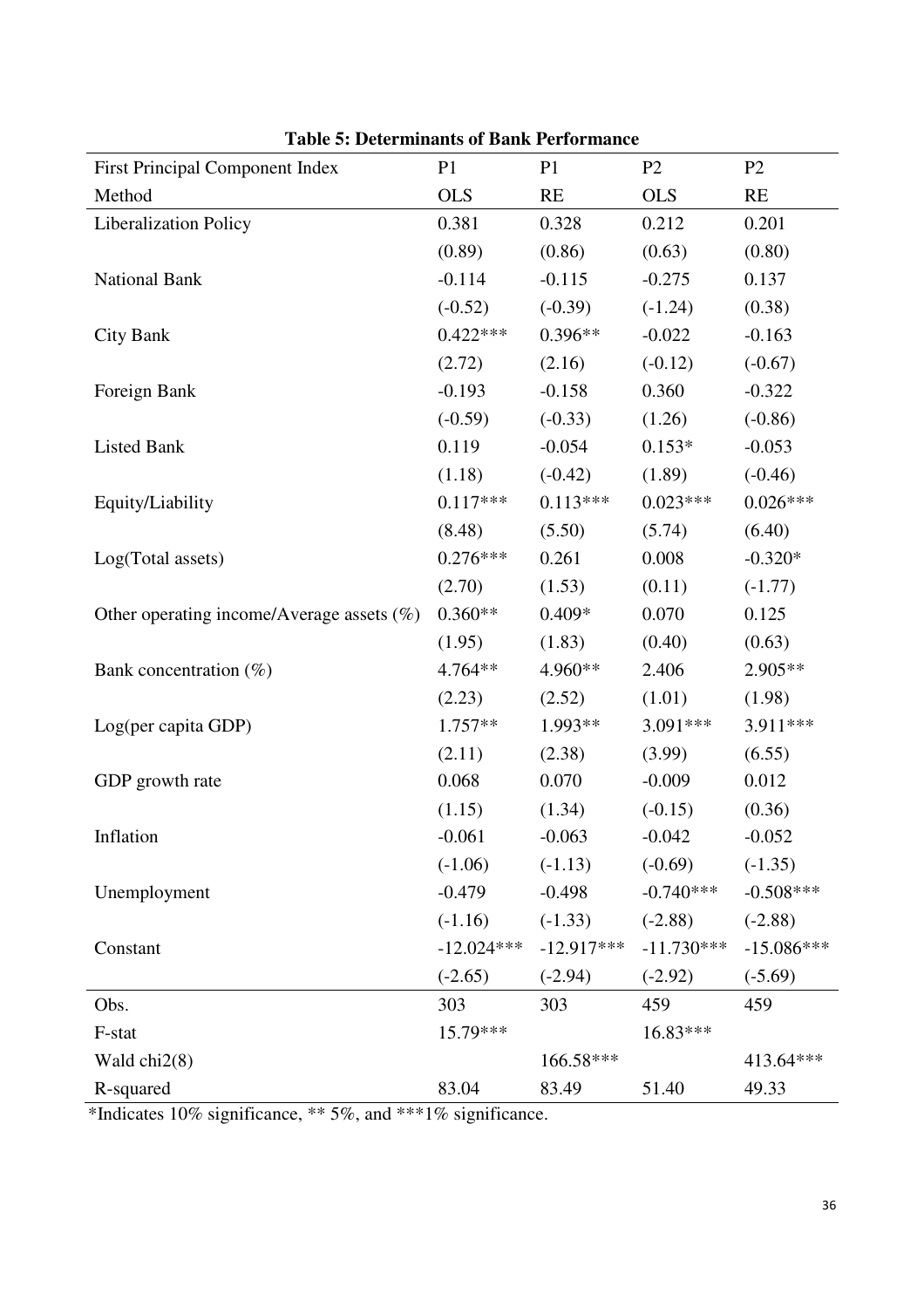| I avit v. Determinants vr Dank I erformante<br>First Factor Index | P <sub>3</sub> | P <sub>3</sub> | P4         | P4          |
|-------------------------------------------------------------------|----------------|----------------|------------|-------------|
| Method                                                            | <b>OLS</b>     | RE             | <b>OLS</b> | RE          |
|                                                                   |                |                |            |             |
| <b>Liberalization Policy</b>                                      | 0.152          | 0.143          | 0.138      | 0.125       |
|                                                                   | (0.76)         | (0.76)         | (0.69)     | (0.81)      |
| National Bank                                                     | $-0.030$       | $-0.027$       | $-0.049$   | 0.160       |
|                                                                   | $(-0.34)$      | $(-0.27)$      | $(-0.46)$  | (0.92)      |
| <b>City Bank</b>                                                  | $0.113**$      | $0.106**$      | $-0.041$   | $-0.111$    |
|                                                                   | (2.02)         | (1.95)         | $(-0.51)$  | $(-1.01)$   |
| Foreign Bank                                                      | $-0.130$       | $-0.098$       | $0.313**$  | $-0.015$    |
|                                                                   | $(-0.91)$      | $(-0.59)$      | (2.15)     | $(-0.08)$   |
| <b>Listed Bank</b>                                                | 0.058          | 0.016          | $0.079**$  | $-0.027$    |
|                                                                   | (1.35)         | (0.34)         | (2.24)     | $(-0.52)$   |
| Equity/Liability                                                  | $0.059***$     | $0.058***$     | $0.014***$ | $0.015***$  |
|                                                                   | (8.29)         | (6.93)         | (5.36)     | (5.67)      |
| Log(Total assets)                                                 | $0.104**$      | $0.100**$      | $-0.047$   | $-0.202**$  |
|                                                                   | (2.37)         | (1.96)         | $(-1.31)$  | $(-2.23)$   |
| Other operating income/Average assets (%)                         | $0.225***$     | $0.242***$     | 0.066      | 0.114       |
|                                                                   | (2.72)         | (2.65)         | (0.62)     | (0.88)      |
| Bank concentration $(\%)$                                         | $1.767*$       | 1.798**        | 0.816      | 1.000       |
|                                                                   | (1.87)         | (1.95)         | (0.58)     | (1.04)      |
| Log(per capita GDP)                                               | $0.662*$       | $0.704**$      | 1.336***   | $1.722***$  |
|                                                                   | (1.74)         | (1.98)         | (3.03)     | (4.77)      |
| GDP growth rate                                                   | 0.024          | 0.025          | $-0.014$   | $-0.003$    |
|                                                                   | (0.95)         | (1.00)         | $(-0.42)$  | $(-0.20)$   |
| Inflation                                                         | $-0.034$       | $-0.034$       | $-0.024$   | $-0.028$    |
|                                                                   | $(-1.28)$      | $(-1.30)$      | $(-0.69)$  | $(-1.19)$   |
| Unemployment                                                      | $-0.036$       | $-0.042$       | $-0.325**$ | $-0.210**$  |
|                                                                   | $(-0.17)$      | $(-0.21)$      | $(-2.45)$  | $(-2.35)$   |
| Constant                                                          | $-5.195**$     | $-5.333***$    | $-4.667**$ | $-6.247***$ |
|                                                                   | $(-2.42)$      | $(-2.5)$       | $(-2.15)$  | $(-4.08)$   |
| Obs.                                                              | 303            | 303            | 459        | 459         |
| F-stat                                                            | $11.65***$     |                | 12.99***   |             |
| Wald $chi2(8)$                                                    |                | 127.43***      |            | 290.16***   |
| R-squared                                                         | 87.00          | 86.96          | 54.14      | 52.73       |

**Table 6: Determinants of Bank Performance** 

\*Indicates 10% significance, \*\* 5%, and \*\*\*1% significance.